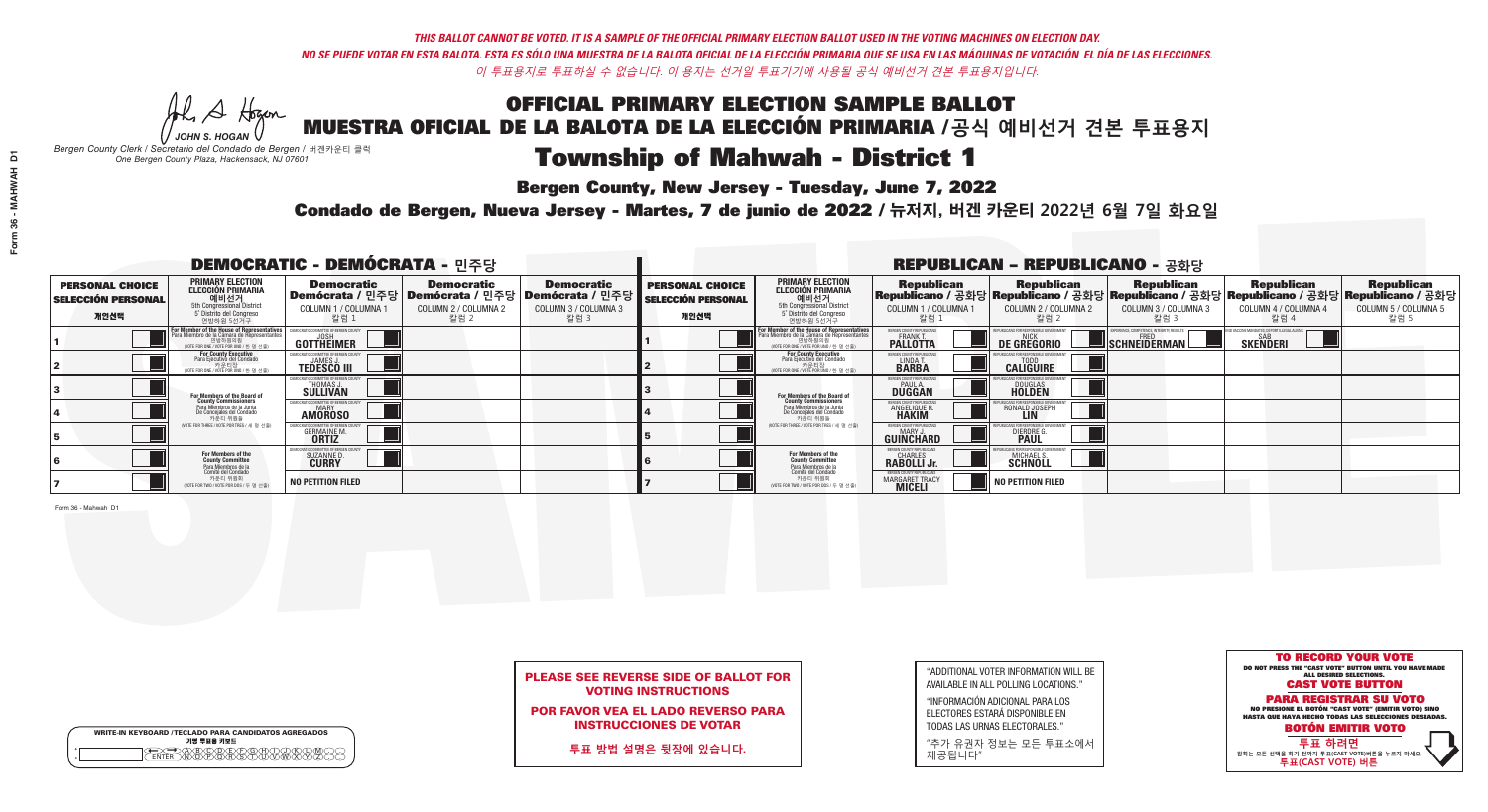Al Stogan *JOHN S. HOGAN*

| <b>WRITE-IN KEYBOARD /TECLADO PARA CANDIDATOS AGREGADOS</b><br>기명 투표용 키보드 |
|---------------------------------------------------------------------------|
|                                                                           |

# **Township of Mahwah - District 2**

**Bergen County, New Jersey - Tuesday, June 7, 2022** 

*Bergen County Clerk / Secretario del Condado de Bergen /* 버겐카운티 클럭 *One Bergen County Plaza, Hackensack, NJ 07601*

Condado de Bergen, Nueva Jersey - Martes, 7 de junio de 2022 / 뉴저지, 버겐 카운티 2022년 6월 7일 화요일 *One Bergen County Plaza, Hackensack, NJ 07601*



## PLEASE SEE REVERSE SIDE OF BALLOT FOR VOTING INSTRUCTIONS

POR FAVOR VEA EL LADO REVERSO PARA INSTRUCCIONES DE VOTAR

**투표 방법 설명은 뒷장에 있습니다.**

| "ADDITIONAL VOTER INFORMATION WILL BE |
|---------------------------------------|
| AVAILABLE IN ALL POLLING LOCATIONS."  |
|                                       |

"INFORMACIÓN ADICIONAL PARA LOS ELECTORES ESTARÁ DISPONIBLE EN TODAS LAS URNAS ELECTORALES."

"추가 유권자 정보는 모든 투표소에서 제공됩니다"

|                                                             |                                                                                                                                               | <b>DEMOCRATIC - DEMÓCRATA - 민주당</b>                                   |                                                                                          |                                                                      | <b>REPUBLICAN - REPUBLICANO - 공화당</b>                       |                                                                                                                                         |                                                        |                                                    |                                                   |                                                                                                                                                |                                                   |  |
|-------------------------------------------------------------|-----------------------------------------------------------------------------------------------------------------------------------------------|-----------------------------------------------------------------------|------------------------------------------------------------------------------------------|----------------------------------------------------------------------|-------------------------------------------------------------|-----------------------------------------------------------------------------------------------------------------------------------------|--------------------------------------------------------|----------------------------------------------------|---------------------------------------------------|------------------------------------------------------------------------------------------------------------------------------------------------|---------------------------------------------------|--|
| <b>PERSONAL CHOICE</b><br><b>SELECCIÓN PERSONAL</b><br>개인선택 | PRIMARY ELECTION<br>ELECCIÓN PRIMARIA<br>에비선거<br>5th Congressional District<br>5 <sup>*</sup> Distrito del Congreso<br>연방하원 5선거구              | <b>Democratic</b><br>COLUMN 1 / COLUMNA<br>칼럼 1                       | <b>Democratic</b><br>Demócrata / 민주당   Demócrata / 민주당  <br>COLUMN 2 / COLUMNA 2<br>칼럼 2 | <b>Democratic</b><br>Demócrata / 민주당<br>COLUMN 3 / COLUMNA 3<br>칼럼 3 | <b>PERSONAL CHOICE</b><br><b>SELECCIÓN PERSONAL</b><br>개인선택 | <b>PRIMARY ELECTION</b><br><b>ELECCIÓN PRIMARIA</b><br>예비선거<br>5th Congressional District<br>5 Distrito del Congreso<br>연방하원 5선거구       | <b>Republican</b><br>COLUMN 1 / COLUMNA 1<br>칼럼        | <b>Republican</b><br>COLUMN 2 / COLUMNA 2<br>-칼럼 2 | <b>Republican</b><br>COLUMN 3 / COLUMNA 3<br>칼럼 3 | <b>Republican</b><br>Republicano / 공화당 Republicano / 공화당 Republicano / 공화당 Republicano / 공화당 Republicano / 공화당<br>COLUMN 4 / COLUMNA 4<br>칼럼 4 | <b>Republican</b><br>COLUMN 5 / COLUMNA 5<br>칼럼 5 |  |
|                                                             | For Member of the House of Representatives<br>Para Miembro de la Cámara de Representantes<br>연방하원의원<br>(VOTE FOR ONE / VOTE POR UNO / 한 명 선출) | GOTTHEIMER                                                            |                                                                                          |                                                                      |                                                             | <b>For Member of the House of Representative</b><br>Para Miembro de la Cámara de Representante<br>(VOTE FOR ONE / VOTE POR UNO / 한 명 선출 | ERGEN COUNTY REPUBLICAN<br><b>PALLOTTA</b>             | DE GREGORIO                                        | SCHNEIDERMAN                                      | <b>SKENDERI</b>                                                                                                                                |                                                   |  |
|                                                             | For County Executive<br>Para Ejecutivo del Condado<br>/OTE FOR ONE / VOTE POR UNO / 한 명 선출)                                                   | <b>TEDESCO III</b>                                                    |                                                                                          |                                                                      |                                                             | For County Executive<br>Para Ejecutivo del Condado<br>7) 카운티장<br>(VOTE FOR ONE / VOTE POR UNO / 한 명 선출)                                 | BERGEN COUNTY REPUBLICAN<br>LINDA T.                   | <b>CALIGUIRE</b>                                   |                                                   |                                                                                                                                                |                                                   |  |
|                                                             | For Members of the Board of<br>County Commissioners                                                                                           | MOCRATIC COMMITTEE OF BERGEN (<br>THOMAS J.<br>SULLIVAN               |                                                                                          |                                                                      |                                                             | <b>For Members of the Board of County Commissioners</b>                                                                                 | <b>SERGEN COUNTY REPUBLICAN<br/>PAUL A.<br/>DUGGAN</b> | <b>DOUGLAS</b>                                     |                                                   |                                                                                                                                                |                                                   |  |
|                                                             | Para Miembros de la Junta<br>De Concejales del Condado<br>카운티 위원들                                                                             | ATIC COMMITTEE OF BERGEN CO<br><b>AMOROSO</b>                         |                                                                                          |                                                                      |                                                             | Para Miembros de la Junta<br>De Concejales del Condado<br>카운티 위원들                                                                       | 'ERGEN COUNTY REPUBLICAN<br>ANGELIQUE R                | RONALD JOSEPH                                      |                                                   |                                                                                                                                                |                                                   |  |
|                                                             | (VOTE FOR THREE / VOTE POR TRES / 세 명 선출)                                                                                                     | <b>GERMAINE M.</b>                                                    |                                                                                          |                                                                      |                                                             | (VOTE FOR THREE / VOTE POR TRES / 세 명 선출)                                                                                               | ERGEN COUNTY REPUBLICAN<br>MARY J.<br><b>GUINCHARD</b> | <b>DIERDRE L</b>                                   |                                                   |                                                                                                                                                |                                                   |  |
|                                                             | For Members of the<br>County Committee<br>Para Miembros de la                                                                                 | MOCRATIC COMMITTEE OF BERGEN (<br><b>SILBERFARB</b>                   |                                                                                          |                                                                      |                                                             | <b>For Members of the<br/>County Committee</b>                                                                                          |                                                        | <b>NO PETITION FILED</b>                           |                                                   |                                                                                                                                                |                                                   |  |
|                                                             | Comité del Condado<br>카운티 위원회<br>(VOTE FOR TWO / VOTE POR DOS / 두 명 선출)                                                                       | FMOCRATIC COMMITTEF OF BERGEN (<br><b>VICTORIA N.</b><br><b>GALOW</b> |                                                                                          |                                                                      |                                                             | Para Miembros de la<br>Comité del Condado<br>카운티 위원회<br>NOTE FOR TWO / VOTE POR DOS / 두 명 선출)                                           |                                                        | <b>NO PETITION FILED</b>                           |                                                   |                                                                                                                                                |                                                   |  |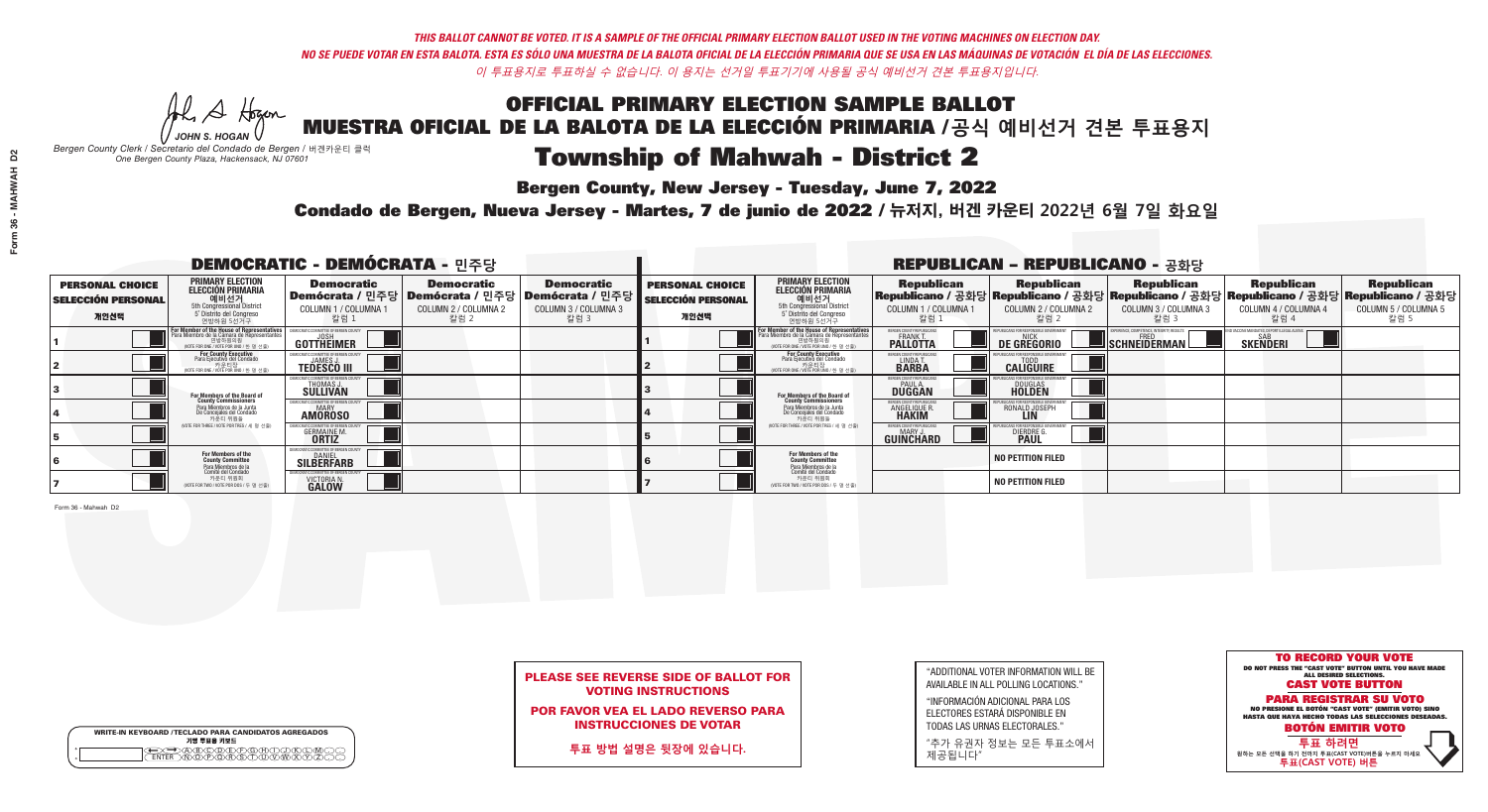He A Hogan *JOHN S. HOGAN*

| <b>WRITE-IN KEYBOARD /TECLADO PARA CANDIDATOS AGREGADOS</b><br>기명 투표용 키보드 |
|---------------------------------------------------------------------------|
|                                                                           |

# **Township of Mahwah - District 3**

**Bergen County, New Jersey - Tuesday, June 7, 2022** 

*Bergen County Clerk / Secretario del Condado de Bergen /* 버겐카운티 클럭 *One Bergen County Plaza, Hackensack, NJ 07601*



## PLEASE SEE REVERSE SIDE OF BALLOT FOR VOTING INSTRUCTIONS

POR FAVOR VEA EL LADO REVERSO PARA INSTRUCCIONES DE VOTAR

**투표 방법 설명은 뒷장에 있습니다.**

"ADDITIONAL VOTER INFORMATION WILL BE AVAILABLE IN ALL POLLING LOCATIONS."

"INFORMACIÓN ADICIONAL PARA LOS ELECTORES ESTARÁ DISPONIBLE EN TODAS LAS URNAS ELECTORALES."

"추가 유권자 정보는 모든 투표소에서 제공됩니다"

Condado de Bergen, Nueva Jersey - Martes, 7 de junio de 2022 / 뉴저지, 버겐 카운티 2022년 6월 7일 화요일 *One Bergen County Plaza, Hackensack, NJ 07601*

|                                                             |                                                                                                                                         | <b>DEMOCRATIC - DEMÓCRATA - 민주당</b>                              |                                                   |                                                                                                        | <b>REPUBLICAN - REPUBLICANO - 공화당</b>                       |                                                                                                                                                 |                                                                      |                                                                       |                                                   |                                                                                                                                                |                                                   |
|-------------------------------------------------------------|-----------------------------------------------------------------------------------------------------------------------------------------|------------------------------------------------------------------|---------------------------------------------------|--------------------------------------------------------------------------------------------------------|-------------------------------------------------------------|-------------------------------------------------------------------------------------------------------------------------------------------------|----------------------------------------------------------------------|-----------------------------------------------------------------------|---------------------------------------------------|------------------------------------------------------------------------------------------------------------------------------------------------|---------------------------------------------------|
| <b>PERSONAL CHOICE</b><br><b>SELECCIÓN PERSONAL</b><br>개인선택 | <b>PRIMARY ELECTION</b><br>ELECCIÓN PRIMARIA<br>예비선거<br>5th Congressional District<br>5° Distrito del Congreso<br>연방하원 5선거구             | <b>Democratic</b><br>COLUMN 1 / COLUMNA 1<br>_ 칼럼 1              | <b>Democratic</b><br>COLUMN 2 / COLUMNA 2<br>칼럼 2 | <b>Democratic</b><br>│Demócrata / 민주당│Demócrata / 민주당│Demócrata / 민주당│<br>COLUMN 3 / COLUMNA 3<br>칼럼 3 | <b>PERSONAL CHOICE</b><br><b>SELECCIÓN PERSONAL</b><br>개인선택 | <b>PRIMARY ELECTION</b><br>ELECCIÓN PRIMARIA<br>5th Congressional District<br>5° Distrito del Congreso<br>연방하원 5선거구                             | <b>Republican</b><br>COLUMN 1 / COLUMNA 1<br>- 칼럼 :                  | <b>Republican</b><br>COLUMN 2 / COLUMNA 2<br>-칼럼 2                    | <b>Republican</b><br>COLUMN 3 / COLUMNA 3<br>칼럼 3 | <b>Republican</b><br>Republicano / 공화당 Republicano / 공화당 Republicano / 공화당 Republicano / 공화당 Republicano / 공화당<br>COLUMN 4 / COLUMNA 4<br>칼럼 4 | <b>Republican</b><br>COLUMN 5 / COLUMNA 5<br>칼럼 5 |
|                                                             | For Member of the House of Representatives<br>Para Miembro de la Cámara de Representantes<br><br>(VOTE FOR ONE / VOTE POR UNO / 한 명 선출) | COMMITTEE OF BERGEN C<br><b>GOTTHEIMER</b>                       |                                                   |                                                                                                        |                                                             | F <mark>or Member of the House of Representatives</mark><br>Para Miembro de la Cámara de Representantes<br>WOTE FOR ONE / VOTE POR UNO / 한 명 선출 | BERGEN COUNTY REPUBLICAN<br><b>PALLOTTA</b>                          | DE GREGORIO                                                           | SCHNEIDERMAN                                      | <b>SAR</b><br>SKEÑDERI                                                                                                                         |                                                   |
|                                                             | For County Executive<br>Para Ejecutivo del Condado<br>/OTE FOR ONE / VOTE POR UNO / 한 명 선출)                                             | FMOCRATIC COMMITTEE OF BERGEN C<br><b>TEDESCO III</b>            |                                                   |                                                                                                        |                                                             | For County Executive<br>Para Ejecutivo del Condado<br>7 카운티장<br>(VOTE FOR ONE / VOTE POR UNO / 한 명 선출)                                          | BERGEN COUNTY REPUBLICAL<br>LINDAT.                                  | <b>CALIGUIRE</b>                                                      |                                                   |                                                                                                                                                |                                                   |
|                                                             | For Members of the Board of<br>County Commissioners                                                                                     | THOMAS J.                                                        |                                                   |                                                                                                        |                                                             | For Members of the Board of<br>County Commissioners                                                                                             | BERGEN COUNTY REPUBLICAL<br><b>PAUL A.</b><br><b>DUGGAN</b>          | <b>DOUGLAS</b>                                                        |                                                   |                                                                                                                                                |                                                   |
|                                                             | Para Miembros de la Junta<br>De Conceiales del Condado<br>카운티 위원들                                                                       | TIC COMMITTEE OF BERGEN COUNT<br><b>AMOROSO</b>                  |                                                   |                                                                                                        |                                                             | Para Miembros de la Junta<br>De Concejales del Condado<br>카운티 위원들                                                                               | <b>ERGEN COUNTY REPUBLICAN</b><br><b>ANGELIQUE R</b><br><b>HAKIM</b> | RONALD JOSEPH<br><b>LIN</b>                                           |                                                   |                                                                                                                                                |                                                   |
|                                                             | NOTE FOR THREE / VOTE POR TRES / 세 명 선출)                                                                                                | <b>GERMAINE M</b><br><b>ORTIZ</b>                                |                                                   |                                                                                                        |                                                             | (VOTE FOR THREE / VOTE POR TRES / 세 명 선출)                                                                                                       | BERGEN COUNTY REPUBLICANS<br><b>MARY J</b><br>GUINCHARD              | DIERDRE                                                               |                                                   |                                                                                                                                                |                                                   |
|                                                             | For Members of the<br>County Committee<br>Para Miembros de la                                                                           | OCRATIC COMMITTEE OF BERGE<br><b>KARLITO A.</b><br><b>ALMEDA</b> |                                                   |                                                                                                        |                                                             | For Members of the<br>County Committee                                                                                                          |                                                                      | <b>GEORGE W.</b><br><b>ERVIN</b>                                      |                                                   |                                                                                                                                                |                                                   |
|                                                             | Comité del Condado<br>카운티 위원회<br>(VOTE FOR TWO / VOTE POR DOS / 두 명 선출)                                                                 | CRATIC COMMITTEE OF BERGEN C<br><b>BETH D.S.</b>                 |                                                   |                                                                                                        |                                                             | Para Miembros de la<br>Comité del Condado<br>카운티 위원회<br>NOTE FOR TWO / VOTE POR DOS / 두 명 선출)                                                   |                                                                      | REPUBLICANS FOR RESPONSIBLE GI<br><b>CHRISTINE M.</b><br><b>ERVIN</b> |                                                   |                                                                                                                                                |                                                   |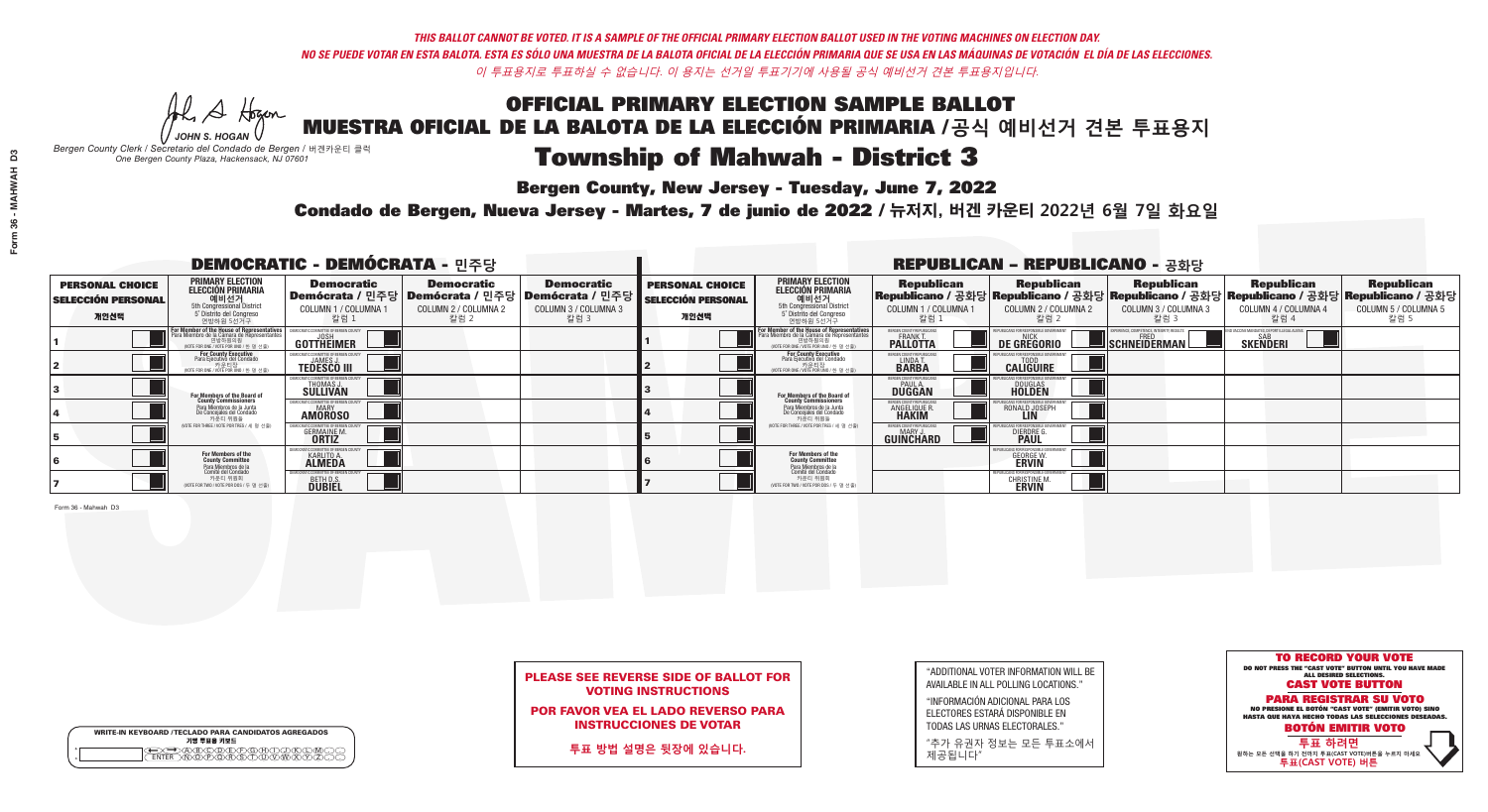W A Hogen *JOHN S. HOGAN*

# Township of Mahwah - District 4

**Bergen County, New Jersey - Tuesday, June 7, 2022** 

*Bergen County Clerk / Secretario del Condado de Bergen /* 버겐카운티 클럭 *One Bergen County Plaza, Hackensack, NJ 07601*

Condado de Bergen, Nueva Jersey - Martes, 7 de junio de 2022 / 뉴저지, 버겐 카운티 2022년 6월 7일 화요일 *One Bergen County Plaza, Hackensack, NJ 07601*



## PLEASE SEE REVERSE SIDE OF BALLOT FOR VOTING INSTRUCTIONS

POR FAVOR VEA EL LADO REVERSO PARA INSTRUCCIONES DE VOTAR

**투표 방법 설명은 뒷장에 있습니다.**

WRITE-IN KEYBOARD /TECLADO PARA CANDIDATOS AGREGADOS<br>기명 투표용 키보드  $\bigoplus \bigoplus \mathbb{A} \oplus \mathbb{C} \oplus \mathbb{C} \oplus \mathbb{C} \oplus \mathbb{C} \oplus \mathbb{C} \cup \mathbb{W} \oplus \mathbb{Z} \oplus \mathbb{Z} \oplus \mathbb{C}$ 

"ADDITIONAL VOTER INFORMATION WILL BE AVAILABLE IN ALL POLLING LOCATIONS."

"INFORMACIÓN ADICIONAL PARA LOS ELECTORES ESTARÁ DISPONIBLE EN TODAS LAS URNAS ELECTORALES."

"추가 유권자 정보는 모든 투표소에서 제공됩니다"

|                                                             |                                                                                                                                               | <b>DEMOCRATIC - DEMÓCRATA - 민주당</b>                                   |                                                   |                                                                                                              | <b>REPUBLICAN - REPUBLICANO - 공화당</b>                       |                                                                                                                                    |                                                                |                                                    |                                                   |                                                                                                                                                |                                                   |  |
|-------------------------------------------------------------|-----------------------------------------------------------------------------------------------------------------------------------------------|-----------------------------------------------------------------------|---------------------------------------------------|--------------------------------------------------------------------------------------------------------------|-------------------------------------------------------------|------------------------------------------------------------------------------------------------------------------------------------|----------------------------------------------------------------|----------------------------------------------------|---------------------------------------------------|------------------------------------------------------------------------------------------------------------------------------------------------|---------------------------------------------------|--|
| <b>PERSONAL CHOICE</b><br><b>SELECCIÓN PERSONAL</b><br>개인선택 | PRIMARY ELECTION<br><b>ELECCIÓN PRIMARIA</b><br>5th Congressional District<br>5 <sup>°</sup> Distrito del Congreso<br>연방하원 5선거구               | <b>Democratic</b><br>COLUMN 1 / COLUMNA 1<br>_ 칼럼 1                   | <b>Democratic</b><br>COLUMN 2 / COLUMNA 2<br>칼럼 2 | <b>Democratic</b><br>  Demócrata / 민주당   Demócrata / 민주당   Demócrata / 민주당  <br>COLUMN 3 / COLUMNA 3<br>칼럼 3 | <b>PERSONAL CHOICE</b><br><b>SELECCIÓN PERSONAL</b><br>개인선택 | <b>PRIMARY ELECTION</b><br><b>ELECCIÓN PRIMARIA</b><br>예비선거<br>5th Congressional District<br>5 Distrito del Congreso<br>연방하원 5선거구  | <b>Republican</b><br>COLUMN 1 / COLUMNA 1<br>,칼럼 1             | <b>Republican</b><br>COLUMN 2 / COLUMNA 2<br>-칼럼 2 | <b>Republican</b><br>COLUMN 3 / COLUMNA 3<br>칼럼 3 | <b>Republican</b><br>Republicano / 공화당 Republicano / 공화당 Republicano / 공화당 Republicano / 공화당 Republicano / 공화당<br>COLUMN 4 / COLUMNA 4<br>칼럼 4 | <b>Republican</b><br>COLUMN 5 / COLUMNA 5<br>칼럼 5 |  |
|                                                             | For Member of the House of Representatives<br>Para Miembro de la Cámara de Representantes<br>연방하원의원<br>(VOTE FOR ONE / VOTE POR UNO / 한 명 선출) | <b>GOTTHEIMER</b>                                                     |                                                   |                                                                                                              |                                                             | For Member of the House of Representatives<br>Para Miembro de la Cámara de Representantes<br>(VOTE FOR ONE / VOTE POR UNO / 한 명 선출 | ERGEN COUNTY REPUBLICAN<br><b>PALLOTTA</b>                     | DE GREGORIO                                        | SCHNEIDERMAN                                      | <b>SKENDERI</b>                                                                                                                                |                                                   |  |
|                                                             | For County Executive<br>Para Ejecutivo del Condado<br>/OTE FOR ONE / VOTE POR UNO / 한 명 선출)                                                   | <b>TEDESCO III</b>                                                    |                                                   |                                                                                                              |                                                             | For County Executive<br>Para Ejecutivo del Condado<br>VOTE FOR ONE / VOTE POR UNO / 한 명 선출)                                        | BERGEN COUNTY REPUBLICAN<br>LINDAT.                            | <b>CALIGUIRE</b>                                   |                                                   |                                                                                                                                                |                                                   |  |
|                                                             | For Members of the Board of<br>County Commissioners                                                                                           | MOCRATIC COMMITTEE OF BERGENNIST HOMAS J.<br>THOMAS J.<br>SULLIVANIST |                                                   |                                                                                                              |                                                             | For Members of the Board of<br>County Commissioners                                                                                | <b>SERGEN COUNTY REPUBLICAN<br/>PAUL A.<br/>DUGGAN</b>         | <b>DOUGLAS</b>                                     |                                                   |                                                                                                                                                |                                                   |  |
|                                                             | Para Miembros de la Junta<br>De Concejales del Condado<br>카우티 위원들                                                                             | ATIC COMMITTEE OF BERGEN CO<br><b>AMOROSO</b>                         |                                                   |                                                                                                              |                                                             | Para Miembros de la Junta<br>De Concejales del Condado<br>카운티 위원들                                                                  | 'ERGEN COUNTY REPUBLICAN<br><b>ANGELIQUE R</b><br><b>HAKIM</b> | RONALD JOSEPH                                      |                                                   |                                                                                                                                                |                                                   |  |
|                                                             | NOTE FOR THREE / VOTE POR TRES / 세 명 선출)                                                                                                      | <b>GERMAINE M.</b><br><b>ORTIZ</b>                                    |                                                   |                                                                                                              |                                                             | (VOTE FOR THREE / VOTE POR TRES / 세 명 선출)                                                                                          | BERGEN COUNTY REPUBLICAN<br><b>MARY J</b><br>GUINCHARD         | DIERDRE <sup>(</sup>                               |                                                   |                                                                                                                                                |                                                   |  |
|                                                             | For Members of the<br>County Committee<br>Para Miembros de la                                                                                 | IOCRATIC COMMITTEE OF BERGEN<br><b>MONAHAN</b>                        |                                                   |                                                                                                              |                                                             | <b>For Members of the<br/>County Committee</b><br>Para Miembros de la<br>Comité del Condado                                        | ERGEN COUNTY REPUBLICAN<br><b>HARRISON</b>                     | NO PETITION FILED                                  |                                                   |                                                                                                                                                |                                                   |  |
|                                                             | Comité del Condado<br>카운티 위원회<br>NOTE FOR TWO / VOTE POR DOS / 두 명 선출)                                                                        | <b>NO PETITION FILED</b>                                              |                                                   |                                                                                                              |                                                             | 카운티 위원회<br>NOTE FOR TWO / VOTE POR DOS / 두 명 선출)                                                                                   | BERGEN COUNTY REPUBLICAN<br>MELISSA A.                         | <b>NO PETITION FILED</b>                           |                                                   |                                                                                                                                                |                                                   |  |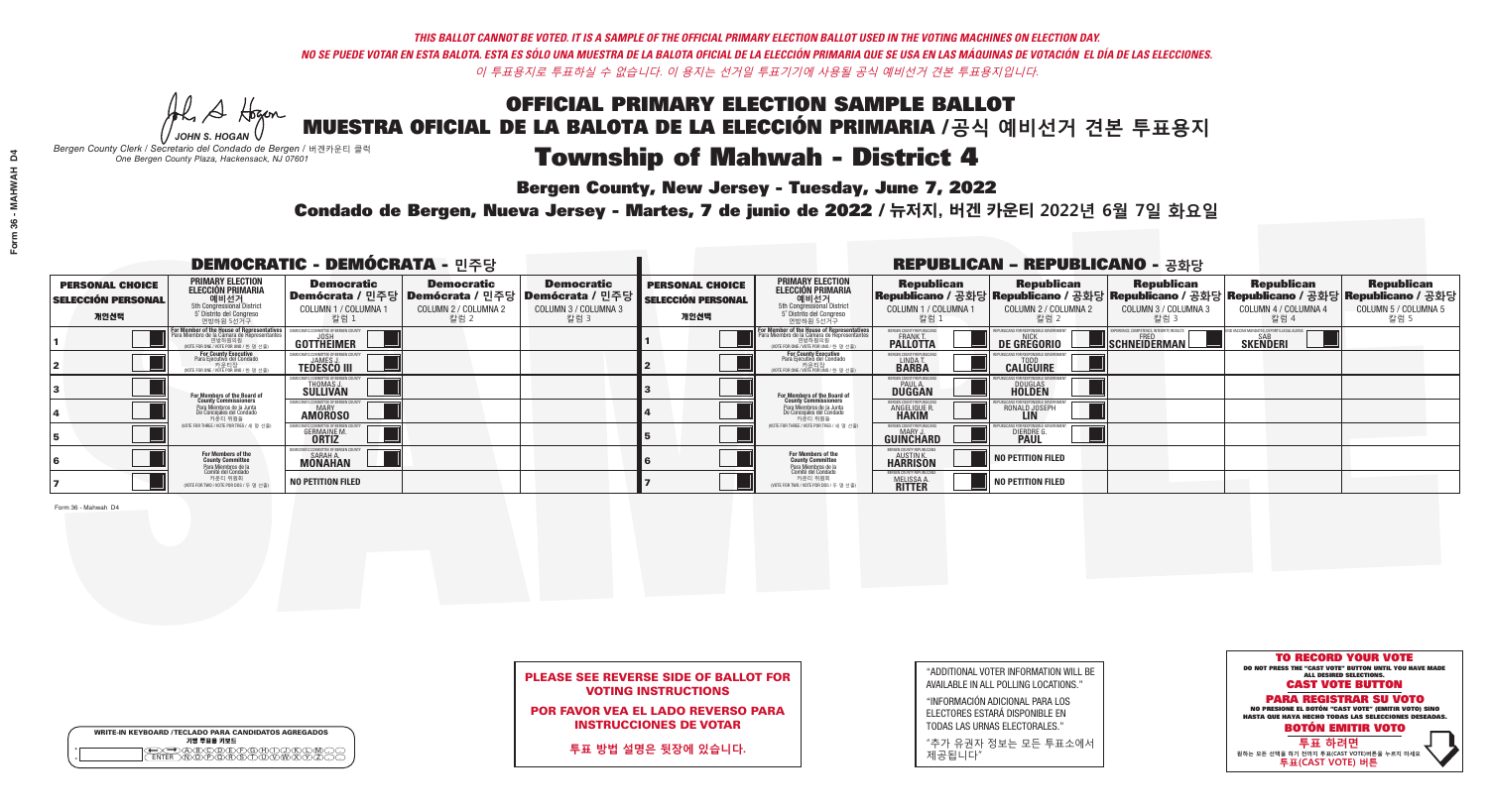Al Stogan *JOHN S. HOGAN*

| <b>WRITE-IN KEYBOARD /TECLADO PARA CANDIDATOS AGREGADOS</b><br>기명 투표용 키보드 |
|---------------------------------------------------------------------------|
|                                                                           |

# **Township of Mahwah - District 5**

**Bergen County, New Jersey - Tuesday, June 7, 2022** 

*Bergen County Clerk / Secretario del Condado de Bergen /* 버겐카운티 클럭 *One Bergen County Plaza, Hackensack, NJ 07601*



## PLEASE SEE REVERSE SIDE OF BALLOT FOR VOTING INSTRUCTIONS

POR FAVOR VEA EL LADO REVERSO PARA INSTRUCCIONES DE VOTAR

**투표 방법 설명은 뒷장에 있습니다.**

"ADDITIONAL VOTER INFORMATION WILL BE AVAILABLE IN ALL POLLING LOCATIONS."

"INFORMACIÓN ADICIONAL PARA LOS ELECTORES ESTARÁ DISPONIBLE EN TODAS LAS URNAS ELECTORALES."

"추가 유권자 정보는 모든 투표소에서 제공됩니다"

Condado de Bergen, Nueva Jersey - Martes, 7 de junio de 2022 / 뉴저지, 버겐 카운티 2022년 6월 7일 화요일 *One Bergen County Plaza, Hackensack, NJ 07601*

|                                                             |                                                                                                                                               | <b>DEMOCRATIC - DEMÓCRATA - 민주당</b>                                 |                                                                                                        |                                                   | <b>REPUBLICAN - REPUBLICANO - 공화당</b>                       |                                                                                                                                           |                                                             |                                                                    |                                                   |                                                                                                                                                |                                                   |  |
|-------------------------------------------------------------|-----------------------------------------------------------------------------------------------------------------------------------------------|---------------------------------------------------------------------|--------------------------------------------------------------------------------------------------------|---------------------------------------------------|-------------------------------------------------------------|-------------------------------------------------------------------------------------------------------------------------------------------|-------------------------------------------------------------|--------------------------------------------------------------------|---------------------------------------------------|------------------------------------------------------------------------------------------------------------------------------------------------|---------------------------------------------------|--|
| <b>PERSONAL CHOICE</b><br><b>SELECCIÓN PERSONAL</b><br>개인선택 | <b>PRIMARY ELECTION</b><br>ELECCIÓN PRIMARIA<br>예비선거<br>5th Congressional District<br>5° Distrito del Congreso<br>연방하원 5선거구                   | <b>Democratic</b><br>COLUMN 1 / COLUMNA 1<br>_칼럼 1                  | <b>Democratic</b><br>│Demócrata / 민주당│Demócrata / 민주당│Demócrata / 민주당┃<br>COLUMN 2 / COLUMNA 2<br>칼럼 2 | <b>Democratic</b><br>COLUMN 3 / COLUMNA 3<br>칼럼 3 | <b>PERSONAL CHOICE</b><br><b>SELECCIÓN PERSONAL</b><br>개인선택 | <b>PRIMARY ELECTION</b><br>ELECCIÓN PRIMARIA<br>예비선거<br>5th Congressional District<br>5 Distrito del Congreso<br>연방하원 5선거구                | <b>Republican</b><br>COLUMN 1 / COLUMNA 1<br>칼럼 :           | <b>Republican</b><br>COLUMN 2 / COLUMNA 2<br>-칼럼 2                 | <b>Republican</b><br>COLUMN 3 / COLUMNA 3<br>칼럼 3 | <b>Republican</b><br>Republicano / 공화당 Republicano / 공화당 Republicano / 공화당 Republicano / 공화당 Republicano / 공화당<br>COLUMN 4 / COLUMNA 4<br>칼럼 4 | <b>Republican</b><br>COLUMN 5 / COLUMNA 5<br>칼럼 5 |  |
|                                                             | For Member of the House of Representatives<br>Para Miembro de la Cámara de Representantes<br>연방하원의원<br>(VOTE FOR ONE / VOTE POR UNO / 한 명 선출) | COMMITTEE OF BERGEN COUN<br><b>GOTTHEIMER</b>                       |                                                                                                        |                                                   |                                                             | <b>For Member of the House of Representatives<br/>Para Miembro de la Cámara de Representantes</b><br>WOTE FOR ONE / VOTE POR UNO / 한 명 선출 | BERGEN COUNTY REPUBLICAN!<br><b>PALLOTTA</b>                | DE GREGORIO                                                        | SCHNEIDERMAN                                      | <b>SAR</b><br>SKEÑDERI                                                                                                                         |                                                   |  |
|                                                             | For County Executive<br>Para Ejecutivo del Condado<br>VOTE FOR ONE / VOTE POR UNO / 한 명 선출)                                                   | <b>TEDESCO III</b>                                                  |                                                                                                        |                                                   |                                                             | For County Executive<br>Para Ejecutivo del Condado<br>.<br>7 카운티장<br>VOTE FOR ONE / VOTE POR UNO / 한 명 선출                                 | BERGEN COUNTY REPUBLICAL<br>LINDAT.                         | <b>CALIGUIRE</b>                                                   |                                                   |                                                                                                                                                |                                                   |  |
|                                                             | <b>For Members of the Board of<br/>County Commissioners</b>                                                                                   | THOMAS J.                                                           |                                                                                                        |                                                   |                                                             | For Members of the Board of<br>County Commissioners                                                                                       | BERGEN COUNTY REPUBLICAL<br><b>PAUL A.</b><br><b>DUGGAN</b> | DOUGLAS<br>HOLDEN                                                  |                                                   |                                                                                                                                                |                                                   |  |
|                                                             | Para Miembros de la Junta<br>De Conceiales del Condado<br>카우티 위워들                                                                             | C COMMITTEE OF BERGEN COUNT<br><b>AMOROSO</b>                       |                                                                                                        |                                                   |                                                             | Para Miembros de la Junta<br>De Conceiales del Condado<br>카운티 위원들                                                                         | RGEN COUNTY REPUBLICAN<br><b>ANGELIQUE R<br/>HAKIM</b>      | RONALD JOSEPH                                                      |                                                   |                                                                                                                                                |                                                   |  |
|                                                             | NOTE FOR THREE / VOTE POR TRES / 세 명 선출)                                                                                                      | <b>GERMAINE M.</b>                                                  |                                                                                                        |                                                   |                                                             | (VOTE FOR THREE / VOTE POR TRES / 세 명 선출                                                                                                  | BERGEN COUNTY REPUBLICANS<br><b>GUINCHARD</b>               | DIERDRE                                                            |                                                   |                                                                                                                                                |                                                   |  |
|                                                             | For Members of the<br>County Committee<br>Para Miembros de l                                                                                  | OCRATIC COMMITTEE OF BERGE<br>LEE A.                                |                                                                                                        |                                                   |                                                             | For Members of the<br>County Committee                                                                                                    |                                                             | WILLIAM B.<br><b>GOLZ</b>                                          |                                                   |                                                                                                                                                |                                                   |  |
|                                                             | Comité del Condado<br>카운티 위원회<br>(VOTE FOR TWO / VOTE POR DOS / 두 명 선출)                                                                       | <b><i>AOCRATIC COMMITTEE OF BERGEN CI</i></b><br>SALLY A.<br>BECKER |                                                                                                        |                                                   |                                                             | Para Miembros de la<br>Comité del Condado<br>카운티 위원회<br>WOTE FOR TWO / VOTE POR DOS / 두 명 선출)                                             |                                                             | REPUBLICANS FOR RESPONSIBLE O<br><b>TERESSAI</b><br><b>KAVAKOS</b> |                                                   |                                                                                                                                                |                                                   |  |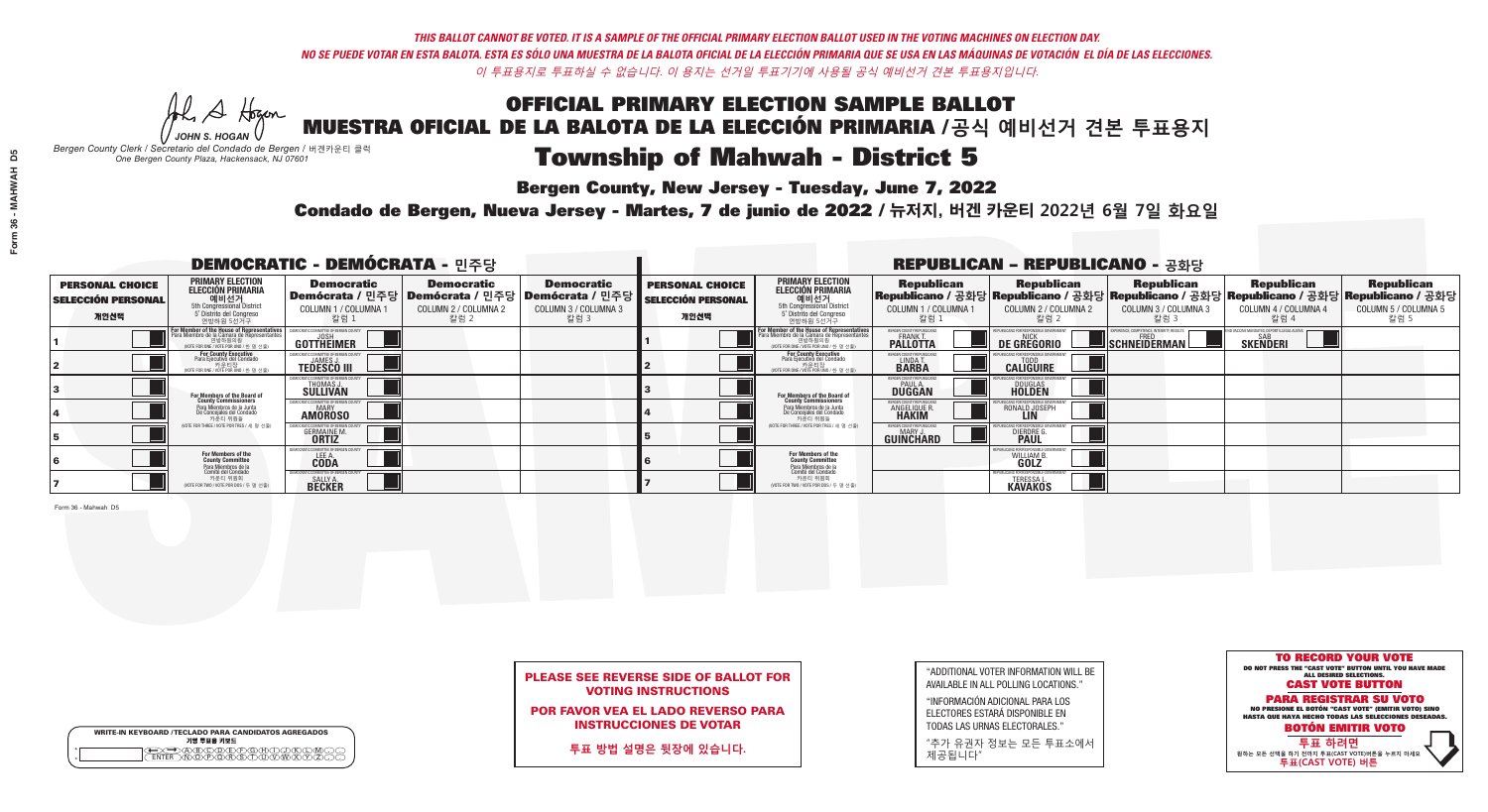W A Hogen *JOHN S. HOGAN*

| <b>WRITE-IN KEYBOARD /TECLADO PARA CANDIDATOS AGREGADOS</b><br>기명 투표용 키보드 |
|---------------------------------------------------------------------------|
| MATARAAY                                                                  |

# **Township of Mahwah - District 6**

**Bergen County, New Jersey - Tuesday, June 7, 2022** 

*Bergen County Clerk / Secretario del Condado de Bergen /* 버겐카운티 클럭 *One Bergen County Plaza, Hackensack, NJ 07601*

Condado de Bergen, Nueva Jersey - Martes, 7 de junio de 2022 / 뉴저지, 버겐 카운티 2022년 6월 7일 화요일 *One Bergen County Plaza, Hackensack, NJ 07601*



## PLEASE SEE REVERSE SIDE OF BALLOT FOR VOTING INSTRUCTIONS

POR FAVOR VEA EL LADO REVERSO PARA INSTRUCCIONES DE VOTAR

**투표 방법 설명은 뒷장에 있습니다.**

"ADDITIONAL VOTER INFORMATION WILL BE AVAILABLE IN ALL POLLING LOCATIONS."

"INFORMACIÓN ADICIONAL PARA LOS ELECTORES ESTARÁ DISPONIBLE EN TODAS LAS URNAS ELECTORALES."

"추가 유권자 정보는 모든 투표소에서 제공됩니다"

|                                                             |                                                                                                                                                      | <b>DEMOCRATIC - DEMÓCRATA - 민주당</b>                            |                                                   |                                                                                                        | <b>REPUBLICAN - REPUBLICANO - 공화당</b>                       |                                                                                                                                                |                                                             |                                                    |                                                   |                                                                                                                                                |                                                   |  |
|-------------------------------------------------------------|------------------------------------------------------------------------------------------------------------------------------------------------------|----------------------------------------------------------------|---------------------------------------------------|--------------------------------------------------------------------------------------------------------|-------------------------------------------------------------|------------------------------------------------------------------------------------------------------------------------------------------------|-------------------------------------------------------------|----------------------------------------------------|---------------------------------------------------|------------------------------------------------------------------------------------------------------------------------------------------------|---------------------------------------------------|--|
| <b>PERSONAL CHOICE</b><br><b>SELECCIÓN PERSONAL</b><br>개인선택 | <b>PRIMARY ELECTION</b><br>ELECCIÓN PRIMARIA<br>에비선거<br>5th Congressional District<br>5 <sup>*</sup> Distrito del Congreso<br>연방하원 5선거구              | <b>Democratic</b><br>COLUMN 1 / COLUMNA<br>칼럼 1                | <b>Democratic</b><br>COLUMN 2 / COLUMNA 2<br>칼럼 2 | <b>Democratic</b><br>Demócrata / 민주당 Demócrata / 민주당 Demócrata / 민주당  <br>COLUMN 3 / COLUMNA 3<br>칼럼 3 | <b>PERSONAL CHOICE</b><br><b>SELECCIÓN PERSONAL</b><br>개인선택 | <b>PRIMARY ELECTION</b><br><b>ELECCIÓN PRIMARIA</b><br>예비선거<br>5th Congressional District<br>5 <sup>*</sup> Distrito del Congreso<br>연방하원 5선거구 | <b>Republican</b><br>COLUMN 1 / COLUMNA 1<br>칼럼             | <b>Republican</b><br>COLUMN 2 / COLUMNA 2<br>-칼럼 2 | <b>Republican</b><br>COLUMN 3 / COLUMNA 3<br>칼럼 3 | <b>Republican</b><br>Republicano / 공화당 Republicano / 공화당 Republicano / 공화당 Republicano / 공화당 Republicano / 공화당<br>COLUMN 4 / COLUMNA 4<br>칼럼 4 | <b>Republican</b><br>COLUMN 5 / COLUMNA 5<br>칼럼 5 |  |
|                                                             | <b>For Member of the House of Representatives</b><br>Para Miembro de la Cámara de Representantes<br>연방하원의원<br>(VOTE FOR ONE / VOTE POR UNO / 한 명 선출) | GOTTHEIMER                                                     |                                                   |                                                                                                        |                                                             | F <mark>or Member of the House of Representative</mark><br>Para Miembro de la Cámara de Representante:<br>NOTE FOR ONE / VOTE POR UNO / 한 명 선출 | BERGEN COUNTY REPUBLICANS<br>FRANK T.<br><b>PALLOTTA</b>    | DE GREGORIO                                        | SCHNEIDERMAN                                      | <b>SKENDERI</b>                                                                                                                                |                                                   |  |
|                                                             | For County Executive<br>Para Ejecutivo del Condado<br>가운티장<br>(VOTE FOR ONE / VOTE POR UNO / 한 명 선출)                                                 | EMOCRATIC COMMITTEE OF BERGEN<br><b>TEDESCO III</b>            |                                                   |                                                                                                        |                                                             | For County Executive<br>Para Ejecutivo del Condado<br>7 카운티장<br>(VOTE FOR ONE / VOTE POR UNO / 한 명 선출)                                         | BERGEN COUNTY REPUBLICA<br>LINDA T.                         | <b>CALIGUIRE</b>                                   |                                                   |                                                                                                                                                |                                                   |  |
|                                                             | For Members of the Board of<br>County Commissioners                                                                                                  | <b>THOMAS J.</b><br><b>SULLIVAN</b>                            |                                                   |                                                                                                        |                                                             | For Members of the Board of<br>County Commissioners                                                                                            | BERGEN COUNTY REPUBLICAN<br><b>PAUL A.</b><br><b>DUGGAN</b> | <b>DOUGLAS</b>                                     |                                                   |                                                                                                                                                |                                                   |  |
|                                                             | Para Miembros de la Junta<br>De Concejales del Condado<br>카운티 위원들                                                                                    | ATIC COMMITTEE OF BERGEN COUN<br><b>MARY</b><br><b>AMOROSO</b> |                                                   |                                                                                                        |                                                             | Para Miembros de la Junta<br>De Concejales del Condado<br>카운티 위원들                                                                              | ERGEN COUNTY REPUBLICAN<br><b>ANGELIQUE R</b>               | RONALD JOSEPH<br><b>LIN</b>                        |                                                   |                                                                                                                                                |                                                   |  |
|                                                             | (VOTE FOR THREE / VOTE POR TRES / 세 명 선출)                                                                                                            | <b>GERMAINE M.</b><br><b>ORTIZ</b>                             |                                                   |                                                                                                        |                                                             | (VOTE FOR THREE / VOTE POR TRES / 세 명 선출)                                                                                                      | BERGEN COUNTY REPUBLICAN<br>MARY J<br>GUINCHARD             | <b>DIERDRE</b>                                     |                                                   |                                                                                                                                                |                                                   |  |
|                                                             | For Members of the<br>County Committee                                                                                                               | OCRATIC COMMITTEE OF BERGEN (<br><b>ROBERT L.</b>              |                                                   |                                                                                                        |                                                             | For Members of the<br>County Committee                                                                                                         | ERGEN COUNTY REPUBLICAN<br>HOWARD M.<br>GREENBERG           | <b>HERMANSEN</b>                                   |                                                   |                                                                                                                                                |                                                   |  |
|                                                             | Para Miembros de la<br>Comité del Condado<br>카운티 위원회<br>(VOTE FOR TWO / VOTE POR DOS / 두 명 선출)                                                       | TIC COMMITTEE OF BERGEN (<br><b>POWLEY</b>                     |                                                   |                                                                                                        |                                                             | Para Miembros de la<br>Comité del Condado<br>카운티 위원회<br>(VOTE FOR TWO / VOTE POR DOS / 두 명 선출)                                                 | <b>FRGEN COUNTY REPUBLICAN</b><br>LEAH R.                   | NO PETITION FILED                                  |                                                   |                                                                                                                                                |                                                   |  |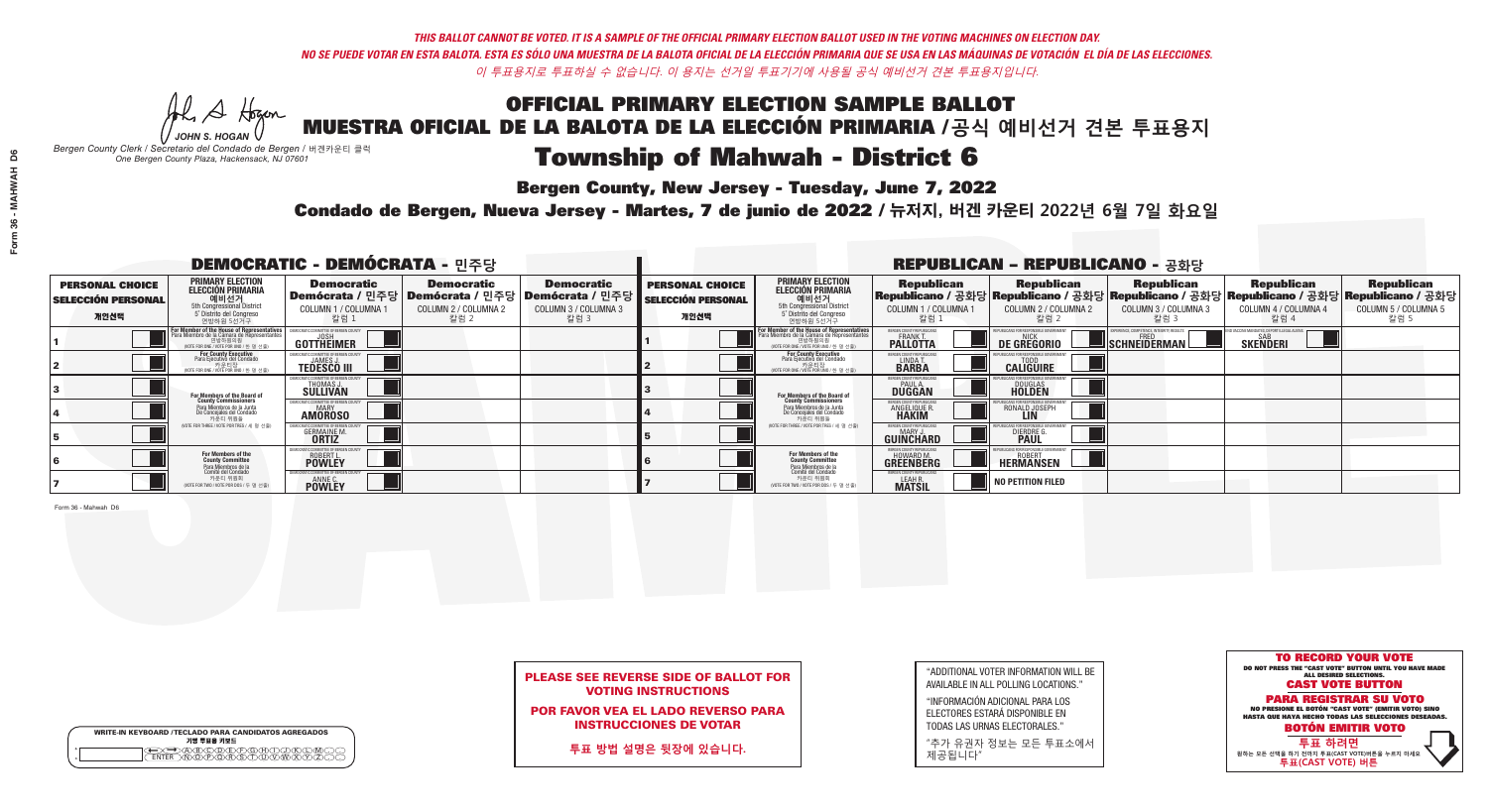Al Stogan *JOHN S. HOGAN*

| <b>WRITE-IN KEYBOARD /TECLADO PARA CANDIDATOS AGREGADOS</b><br>기명 투표용 키보드 |
|---------------------------------------------------------------------------|
|                                                                           |

# **Township of Mahwah - District 7**

**Bergen County, New Jersey - Tuesday, June 7, 2022** 

*Bergen County Clerk / Secretario del Condado de Bergen /* 버겐카운티 클럭 *One Bergen County Plaza, Hackensack, NJ 07601*

Condado de Bergen, Nueva Jersey - Martes, 7 de junio de 2022 / 뉴저지, 버겐 카운티 2022년 6월 7일 화요일 *One Bergen County Plaza, Hackensack, NJ 07601*



## PLEASE SEE REVERSE SIDE OF BALLOT FOR VOTING INSTRUCTIONS

POR FAVOR VEA EL LADO REVERSO PARA INSTRUCCIONES DE VOTAR

**투표 방법 설명은 뒷장에 있습니다.**

| "ADDITIONAL VOTER INFORMATION WILL BE |
|---------------------------------------|
| AVAILABLE IN ALL POLLING LOCATIONS."  |
|                                       |

"INFORMACIÓN ADICIONAL PARA LOS ELECTORES ESTARÁ DISPONIBLE EN TODAS LAS URNAS ELECTORALES."

"추가 유권자 정보는 모든 투표소에서 제공됩니다"

|                                                             |                                                                                                                                               | <b>DEMOCRATIC - DEMÓCRATA - 민주당</b>                            |                                                   |                                                                                                        |                                                             |                                                                                                                                                           |                                                             | <b>REPUBLICAN - REPUBLICANO - 공화당</b>              |                                                   |                                                                                                                                                |                                                   |
|-------------------------------------------------------------|-----------------------------------------------------------------------------------------------------------------------------------------------|----------------------------------------------------------------|---------------------------------------------------|--------------------------------------------------------------------------------------------------------|-------------------------------------------------------------|-----------------------------------------------------------------------------------------------------------------------------------------------------------|-------------------------------------------------------------|----------------------------------------------------|---------------------------------------------------|------------------------------------------------------------------------------------------------------------------------------------------------|---------------------------------------------------|
| <b>PERSONAL CHOICE</b><br><b>SELECCIÓN PERSONAL</b><br>개인선택 | <b>PRIMARY ELECTION</b><br>ELECCIÓN PRIMARIA<br>에비선거<br>5th Congressional District<br>5 <sup>*</sup> Distrito del Congreso<br>연방하원 5선거구       | <b>Democratic</b><br>COLUMN 1 / COLUMNA<br>칼럼 1                | <b>Democratic</b><br>COLUMN 2 / COLUMNA 2<br>칼럼 2 | <b>Democratic</b><br>Demócrata / 민주당 Demócrata / 민주당 Demócrata / 민주당  <br>COLUMN 3 / COLUMNA 3<br>칼럼 3 | <b>PERSONAL CHOICE</b><br><b>SELECCIÓN PERSONAL</b><br>개인선택 | <b>PRIMARY ELECTION</b><br><b>ELECCIÓN PRIMARIA</b><br>예비선거<br>5th Congressional District<br>5 <sup>*</sup> Distrito del Congreso<br>연방하원 5선거구            | <b>Republican</b><br>COLUMN 1 / COLUMNA 1<br>칼럼             | <b>Republican</b><br>COLUMN 2 / COLUMNA 2<br>-칼럼 2 | <b>Republican</b><br>COLUMN 3 / COLUMNA 3<br>칼럼 3 | <b>Republican</b><br>Republicano / 공화당 Republicano / 공화당 Republicano / 공화당 Republicano / 공화당 Republicano / 공화당<br>COLUMN 4 / COLUMNA 4<br>칼럼 4 | <b>Republican</b><br>COLUMN 5 / COLUMNA 5<br>칼럼 5 |
|                                                             | For Member of the House of Representatives<br>Para Miembro de la Cámara de Representantes<br>연방하원의원<br>(VOTE FOR ONE / VOTE POR UNO / 한 명 선출) | GOTTHEIMER                                                     |                                                   |                                                                                                        |                                                             | F <mark>or Member of the House of Representative</mark><br>Para Miembro de la Cámara de Representante:<br>연방하원의원<br>(VOTE FOR ONE / VOTE POR UNO / 한 명 선출 | BERGEN COUNTY REPUBLICANS<br>FRANK T.<br><b>PALLOTTA</b>    | DE GREGORIO                                        | SCHNEIDERMAN                                      | <b>SKENDERI</b>                                                                                                                                |                                                   |
|                                                             | For County Executive<br>Para Ejecutivo del Condado<br>, 카운티장<br>(VOTE FOR ONE / VOTE POR UNO / 한 명 선출)                                        | EMOCRATIC COMMITTEE OF BERGEN<br><b>TEDESCO III</b>            |                                                   |                                                                                                        |                                                             | For County Executive<br>Para Ejecutivo del Condado<br>7 카운티장<br>(VOTE FOR ONE / VOTE POR UNO / 한 명 선출)                                                    | BERGEN COUNTY REPUBLICA<br>LINDA T.                         | <b>CALIGUIRE</b>                                   |                                                   |                                                                                                                                                |                                                   |
|                                                             | <b>For Members of the Board of<br/>County Commissioners</b>                                                                                   | <b>THOMAS J.</b><br><b>SULLIVAN</b>                            |                                                   |                                                                                                        |                                                             | For Members of the Board of<br>County Commissioners                                                                                                       | BERGEN COUNTY REPUBLICAN<br><b>PAUL A.</b><br><b>DUGGAN</b> | <b>DOUGLAS</b>                                     |                                                   |                                                                                                                                                |                                                   |
|                                                             | Para Miembros de la Junta<br>De Concejales del Condado<br>카운티 위원들                                                                             | ATIC COMMITTEE OF BERGEN COUN<br><b>MARY</b><br><b>AMOROSO</b> |                                                   |                                                                                                        |                                                             | Para Miembros de la Junta<br>De Concejales del Condado<br>카운티 위원들                                                                                         | ERGEN COUNTY REPUBLICAN<br>ANGELIQUE R                      | RONALD JOSEPH<br><b>LIN</b>                        |                                                   |                                                                                                                                                |                                                   |
|                                                             | (VOTE FOR THREE / VOTE POR TRES / 세 명 선출)                                                                                                     | <b>GERMAINE M.</b><br><b>ORTIZ</b>                             |                                                   |                                                                                                        |                                                             | NOTE FOR THREE / VOTE POR TRES / 세 명 선출)                                                                                                                  | BERGEN COUNTY REPUBLICAN<br>MARY J.<br>GUINCHARD            | <b>DIERDRE</b>                                     |                                                   |                                                                                                                                                |                                                   |
|                                                             | For Members of the<br>County Committee                                                                                                        | <b>VLAHOVIC</b>                                                |                                                   |                                                                                                        |                                                             | For Members of the<br>County Committee                                                                                                                    |                                                             | <b>NO PETITION FILED</b>                           |                                                   |                                                                                                                                                |                                                   |
|                                                             | Para Miembros de la<br>Comité del Condado<br>카운티 위원회<br>(VOTE FOR TWO / VOTE POR DOS / 두 명 선출)                                                | IC COMMITTEE OF BERGEN (<br><b>BARBARA</b>                     |                                                   |                                                                                                        |                                                             | Para Miembros de la<br>Comité del Condado<br>카운티 위원회<br>NOTE FOR TWO / VOTE POR DOS / 두 명 선출)                                                             |                                                             | <b>NO PETITION FILED</b>                           |                                                   |                                                                                                                                                |                                                   |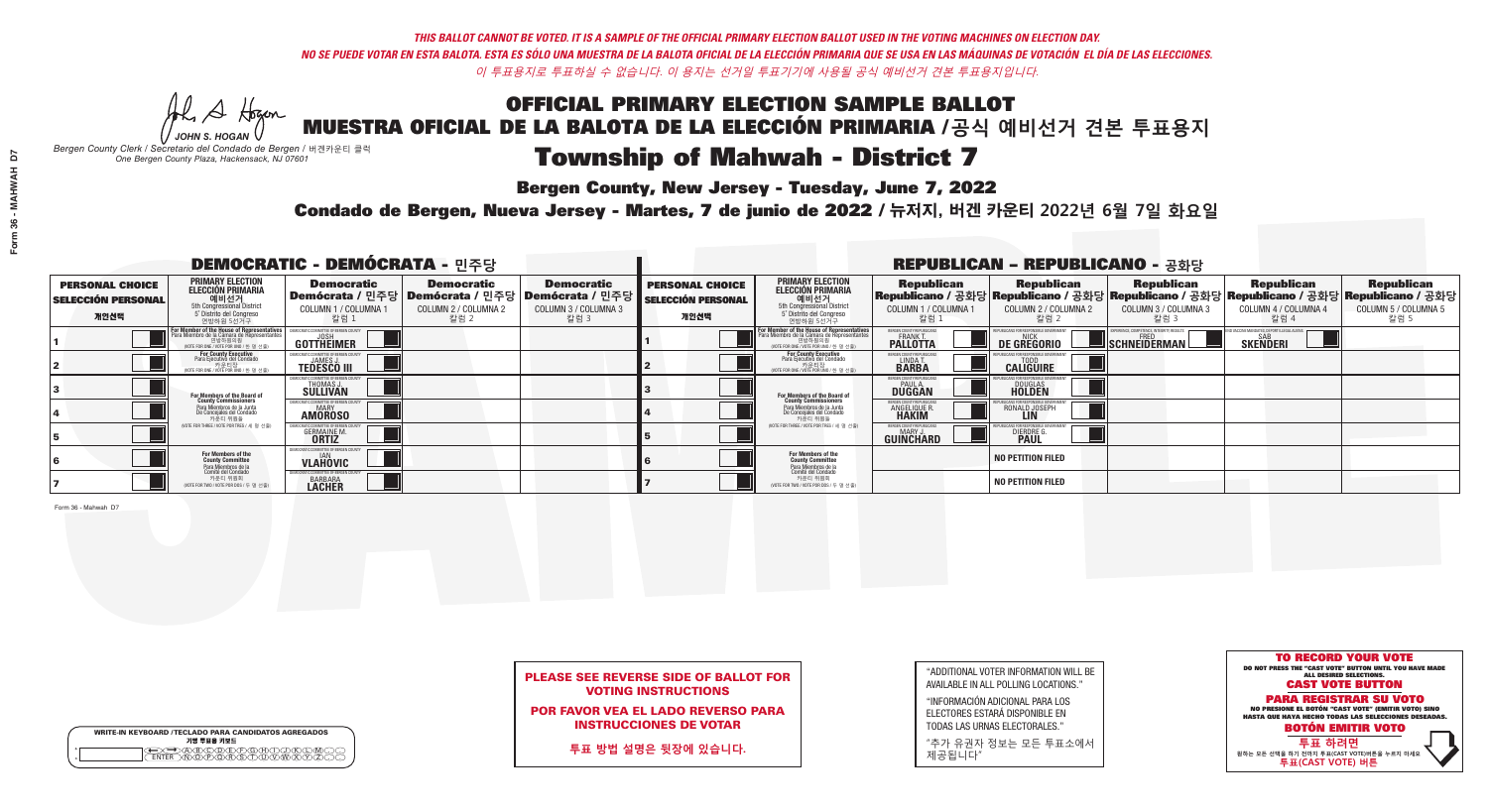W A Hogen *JOHN S. HOGAN*

| <b>WRITE-IN KEYBOARD /TECLADO PARA CANDIDATOS AGREGADOS</b><br>기명 투표용 키보드 |
|---------------------------------------------------------------------------|
| ABCOREARANT.                                                              |

# **Township of Mahwah - District 8**

**Bergen County, New Jersey - Tuesday, June 7, 2022** 

*Bergen County Clerk / Secretario del Condado de Bergen /* 버겐카운티 클럭 *One Bergen County Plaza, Hackensack, NJ 07601*

Condado de Bergen, Nueva Jersey - Martes, 7 de junio de 2022 / 뉴저지, 버겐 카운티 2022년 6월 7일 화요일 *One Bergen County Plaza, Hackensack, NJ 07601*



## PLEASE SEE REVERSE SIDE OF BALLOT FOR VOTING INSTRUCTIONS

POR FAVOR VEA EL LADO REVERSO PARA INSTRUCCIONES DE VOTAR

**투표 방법 설명은 뒷장에 있습니다.**

"ADDITIONAL VOTER INFORMATION WILL BE AVAILABLE IN ALL POLLING LOCATIONS."

"INFORMACIÓN ADICIONAL PARA LOS ELECTORES ESTARÁ DISPONIBLE EN TODAS LAS URNAS ELECTORALES."

"추가 유권자 정보는 모든 투표소에서 제공됩니다"

|                                                             |                                                                                                                                               | <b>DEMOCRATIC - DEMÓCRATA - 민주당</b>                |                                                                                                        |                                                   |                                                             |                                                                                                                                           |                                                       | <b>REPUBLICAN - REPUBLICANO - 공화당</b>                       |                                                   |                                                                                                                                                   |                                                   |
|-------------------------------------------------------------|-----------------------------------------------------------------------------------------------------------------------------------------------|----------------------------------------------------|--------------------------------------------------------------------------------------------------------|---------------------------------------------------|-------------------------------------------------------------|-------------------------------------------------------------------------------------------------------------------------------------------|-------------------------------------------------------|-------------------------------------------------------------|---------------------------------------------------|---------------------------------------------------------------------------------------------------------------------------------------------------|---------------------------------------------------|
| <b>PERSONAL CHOICE</b><br><b>SELECCIÓN PERSONAL</b><br>개인선택 | <b>PRIMARY ELECTION</b><br><b>ELECCIÓN PRIMARIA</b><br>예비선거<br>5th Congressional District<br>5° Distrito del Congreso<br>연방하원 5선거구            | <b>Democratic</b><br>COLUMN 1 / COLUMNA 1<br>_칼럼 1 | <b>Democratic</b><br>│Demócrata / 민주당│Demócrata / 민주당│Demócrata / 민주당┃<br>COLUMN 2 / COLUMNA 2<br>칼럼 2 | <b>Democratic</b><br>COLUMN 3 / COLUMNA 3<br>칼럼 3 | <b>PERSONAL CHOICE</b><br><b>SELECCIÓN PERSONAL</b><br>개인선택 | <b>PRIMARY ELECTION</b><br>ELECCIÓN PRIMARIA<br>예비선거<br>5th Congressional District<br>5 Distrito del Congreso<br>연방하원 5선거구                | <b>Republican</b><br>COLUMN 1 / COLUMNA 1<br>.칼럼 :    | <b>Republican</b><br>COLUMN 2 / COLUMNA 2<br>-칼럼 2          | <b>Republican</b><br>COLUMN 3 / COLUMNA 3<br>칼럼 3 | <b>Republican</b><br> Republicano / 공화당 Republicano / 공화당 Republicano / 공화당 Republicano / 공화당 Republicano / 공화당  <br>COLUMN 4 / COLUMNA 4<br>칼럼 4 | <b>Republican</b><br>COLUMN 5 / COLUMNA 5<br>칼럼 5 |
|                                                             | For Member of the House of Representatives<br>Para Miembro de la Cámara de Representantes<br>연방하원의원<br>(VOTE FOR ONE / VOTE POR UNO / 한 명 선출) | OMMITTEE OF BERGEN C<br><b>GOTTHEIMER</b>          |                                                                                                        |                                                   |                                                             | <b>For Member of the House of Representatives</b><br>Para Miembro de la Cámara de Representantes<br>(VOTE FOR ONE / VOTE POR UNO / 한 명 선출 | ERGEN COUNTY REPUBLICAN<br><b>PALLOTTA</b>            | DE GREGORIO                                                 | SCHNEIDERMAN                                      | <b>SKENDERI</b>                                                                                                                                   |                                                   |
|                                                             | For County Executive<br>Para Ejecutivo del Condado<br>'OTE FOR ONE / VOTE POR UNO / 한 명 선출)                                                   | <b>TEDESCO III</b>                                 |                                                                                                        |                                                   |                                                             | For County Executive<br>Para Ejecutivo del Condado<br>VOTE FOR ONE / VOTE POR UNO / 한 명 선출)                                               | BERGEN COUNTY REPUBLICA<br>LINDAT.                    | <b>CALIGUIRE</b>                                            |                                                   |                                                                                                                                                   |                                                   |
|                                                             | <b>For Members of the Board of<br/>County Commissioners</b>                                                                                   | THOMAS J.                                          |                                                                                                        |                                                   |                                                             | <b>For Members of the Board of<br/>County Commissioners</b>                                                                               | BERGEN COUNTY REPUBLICAN<br><b>DUGGAN</b>             | <b>DOUGLAS</b>                                              |                                                   |                                                                                                                                                   |                                                   |
|                                                             | Para Miembros de la Junta<br>De Conceiales del Condado<br>카우티 위원들                                                                             | CRATIC COMMITTEE OF BERGEN COUN'<br><b>AMOROSO</b> |                                                                                                        |                                                   |                                                             | Para Miembros de la Junta<br>De Concejales del Condado<br>카운티 위원들                                                                         | <b><i>RERGEN COUNTY REPUBLICAN</i></b><br>ANGELIQUE R | RONALD JOSEPH<br><b>LIN</b>                                 |                                                   |                                                                                                                                                   |                                                   |
|                                                             | (VOTE FOR THREE / VOTE POR TRES / 세 명 선출)                                                                                                     | <b>GERMAINE M.</b><br><b>ORTIZ</b>                 |                                                                                                        |                                                   |                                                             | (VOTE FOR THREE / VOTE POR TRES / 세 명 선출)                                                                                                 | BERGEN COUNTY REPUBLICAN<br>MARY J<br>GUINCHARD       | <b>DIERDRE</b>                                              |                                                   |                                                                                                                                                   |                                                   |
|                                                             | For Members of the<br>County Committee<br>Para Miembros de la<br>Comité del Condado                                                           | OCRATIC COMMITTEE OF BERGEN<br>MARGARET L          |                                                                                                        |                                                   |                                                             | For Members of the<br>County Committee                                                                                                    |                                                       | 31 ICANS FOR RESPONSIBI E G<br><b>PHILIP G.</b><br>ROSS III |                                                   |                                                                                                                                                   |                                                   |
|                                                             | 카운티 위원회<br>NOTE FOR TWO / VOTE POR DOS / 두 명 선출)                                                                                              | <b>NO PETITION FILED</b>                           |                                                                                                        |                                                   |                                                             | Para Miembros de la<br>Comité del Condado<br>카운티 위원회<br>NOTE FOR TWO / VOTE POR DOS / 두 명 선출)                                             |                                                       | REPURLICANS EOR RESPONSIBLE 6<br><b>AMY</b><br>ROSS         |                                                   |                                                                                                                                                   |                                                   |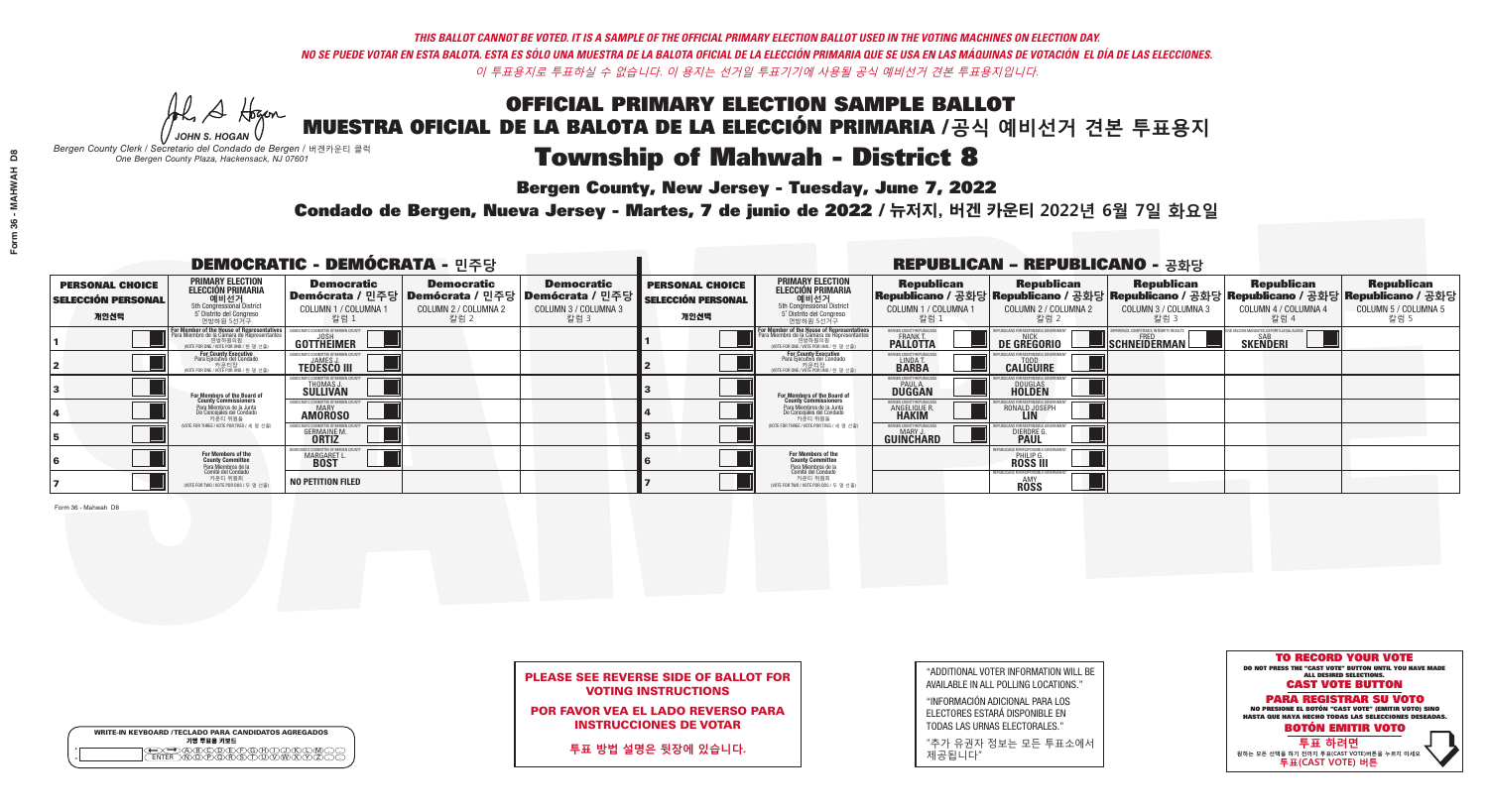Al Stogan *JOHN S. HOGAN*

|         | <b>WRITE-IN KEYBOARD /TECLADO PARA CANDIDATOS AGREGADOS</b><br>기명 투표용 키보드 |
|---------|---------------------------------------------------------------------------|
| $\circ$ | ነለችለቅ                                                                     |

# **Township of Mahwah - District 9**

**Bergen County, New Jersey - Tuesday, June 7, 2022** 

*Bergen County Clerk / Secretario del Condado de Bergen /* 버겐카운티 클럭 *One Bergen County Plaza, Hackensack, NJ 07601*

Condado de Bergen, Nueva Jersey - Martes, 7 de junio de 2022 / 뉴저지, 버겐 카운티 2022년 6월 7일 화요일 *One Bergen County Plaza, Hackensack, NJ 07601*



## PLEASE SEE REVERSE SIDE OF BALLOT FOR VOTING INSTRUCTIONS

POR FAVOR VEA EL LADO REVERSO PARA INSTRUCCIONES DE VOTAR

**투표 방법 설명은 뒷장에 있습니다.**

| "ADDITIONAL VOTER INFORMATION WILL BE |
|---------------------------------------|
| AVAILABLE IN ALL POLLING LOCATIONS."  |
|                                       |

"INFORMACIÓN ADICIONAL PARA LOS ELECTORES ESTARÁ DISPONIBLE EN TODAS LAS URNAS ELECTORALES."

"추가 유권자 정보는 모든 투표소에서 제공됩니다"

|                                                             |                                                                                                                                               | <b>DEMOCRATIC - DEMÓCRATA - 민주당</b>                   |                                                   |                                                                                                        |                                                             |                                                                                                                                                 |                                                                      | <b>REPUBLICAN - REPUBLICANO - 공화당</b>              |                                                   |                                                                                                                                                |                                                   |
|-------------------------------------------------------------|-----------------------------------------------------------------------------------------------------------------------------------------------|-------------------------------------------------------|---------------------------------------------------|--------------------------------------------------------------------------------------------------------|-------------------------------------------------------------|-------------------------------------------------------------------------------------------------------------------------------------------------|----------------------------------------------------------------------|----------------------------------------------------|---------------------------------------------------|------------------------------------------------------------------------------------------------------------------------------------------------|---------------------------------------------------|
| <b>PERSONAL CHOICE</b><br><b>SELECCIÓN PERSONAL</b><br>개인선택 | <b>PRIMARY ELECTION</b><br>ELECCIÓN PRIMARIA<br>예비선거<br><sub>5th Congressional District</sub><br>5° Distrito del Congreso<br>연방하원 5선거구        | <b>Democratic</b><br>COLUMN 1 / COLUMNA 1<br>_ 칼럼 1   | <b>Democratic</b><br>COLUMN 2 / COLUMNA 2<br>칼럼 2 | <b>Democratic</b><br>│Demócrata / 민주당│Demócrata / 민주당│Demócrata / 민주당│<br>COLUMN 3 / COLUMNA 3<br>칼럼 3 | <b>PERSONAL CHOICE</b><br><b>SELECCIÓN PERSONAL</b><br>개인선택 | <b>PRIMARY ELECTION</b><br>ELECCIÓN PRIMARIA<br>예비선거<br>5th Congressional District<br>5 Distrito del Congreso<br>연방하원 5선거구                      | <b>Republican</b><br>COLUMN 1 / COLUMNA 1<br>,칼럼 1                   | <b>Republican</b><br>COLUMN 2 / COLUMNA 2<br>-칼럼 2 | <b>Republican</b><br>COLUMN 3 / COLUMNA 3<br>칼럼 3 | <b>Republican</b><br>Republicano / 공화당 Republicano / 공화당 Republicano / 공화당 Republicano / 공화당 Republicano / 공화당<br>COLUMN 4 / COLUMNA 4<br>칼럼 4 | <b>Republican</b><br>COLUMN 5 / COLUMNA 5<br>칼럼 5 |
|                                                             | For Member of the House of Representatives<br>Para Miembro de la Cámara de Representantes<br>연방하원의원<br>(VOTE FOR ONE / VOTE POR UNO / 한 명 선출) | COMMITTEE OF BERGEN C<br><b>GOTTHEIMER</b>            |                                                   |                                                                                                        |                                                             | F <mark>or Member of the House of Representatives</mark><br>Para Miembro de la Cámara de Representantes<br>WOTE FOR ONE / VOTE POR UNO / 한 명 선출 | BERGEN COUNTY REPUBLICAN<br><b>PALLOTTA</b>                          | DE GREGORIO                                        | SCHNEIDERMAN                                      | <b>SAR</b><br>SKEÑDERI                                                                                                                         |                                                   |
|                                                             | For County Executive<br>Para Ejecutivo del Condado<br>/OTE FOR ONE / VOTE POR UNO / 한 명 선출)                                                   | FMOCRATIC COMMITTEE OF BERGEN C<br><b>TEDESCO III</b> |                                                   |                                                                                                        |                                                             | For County Executive<br>Para Ejecutivo del Condado<br>. 카운티장<br>(VOTE FOR ONE / VOTE POR UNO / 한 명 선출                                           | BERGEN COUNTY REPUBLICAL<br>LINDAT.                                  | <b>CALIGUIRE</b>                                   |                                                   |                                                                                                                                                |                                                   |
|                                                             | For Members of the Board of<br>County Commissioners                                                                                           | THOMAS J.                                             |                                                   |                                                                                                        |                                                             | For Members of the Board of<br>County Commissioners                                                                                             | BERGEN COUNTY REPUBLICAL<br><b>DUGGAN</b>                            | <b>DOUGLAS</b>                                     |                                                   |                                                                                                                                                |                                                   |
|                                                             | Para Miembros de la Junta<br>De Conceiales del Condado<br>카운티 위원들                                                                             | TIC COMMITTEE OF BERGEN COUNT<br><b>AMOROSO</b>       |                                                   |                                                                                                        |                                                             | Para Miembros de la Junta<br>De Concejales del Condado<br>카운티 위원들                                                                               | <b>ERGEN COUNTY REPUBLICAN</b><br><b>ANGELIQUE R</b><br><b>HAKIM</b> | RONALD JOSEPH<br><b>LIN</b>                        |                                                   |                                                                                                                                                |                                                   |
|                                                             | NOTE FOR THREE / VOTE POR TRES / 세 명 선출)                                                                                                      | <b>GERMAINE M</b><br><b>ORTIZ</b>                     |                                                   |                                                                                                        |                                                             | (VOTE FOR THREE / VOTE POR TRES / 세 명 선출)                                                                                                       | BERGEN COUNTY REPUBLICANS<br><b>GUINCHARD</b>                        | DIERDRE                                            |                                                   |                                                                                                                                                |                                                   |
|                                                             | For Members of the<br>County Committee<br>Para Miembros de la<br>Comité del Condado                                                           | <b>NO PETITION FILED</b>                              |                                                   |                                                                                                        |                                                             | For Members of the<br>County Committee                                                                                                          |                                                                      | <b>NO PETITION FILED</b>                           |                                                   |                                                                                                                                                |                                                   |
|                                                             | 카운티 위원회<br>NOTE FOR TWO / VOTE POR DOS / 두 명 선출)                                                                                              | <b>NO PETITION FILED</b>                              |                                                   |                                                                                                        |                                                             | Para Miembros de la<br>Comité del Condado<br>카운티 위원회<br>NOTE FOR TWO / VOTE POR DOS / 두 명 선출)                                                   |                                                                      | <b>NO PETITION FILED</b>                           |                                                   |                                                                                                                                                |                                                   |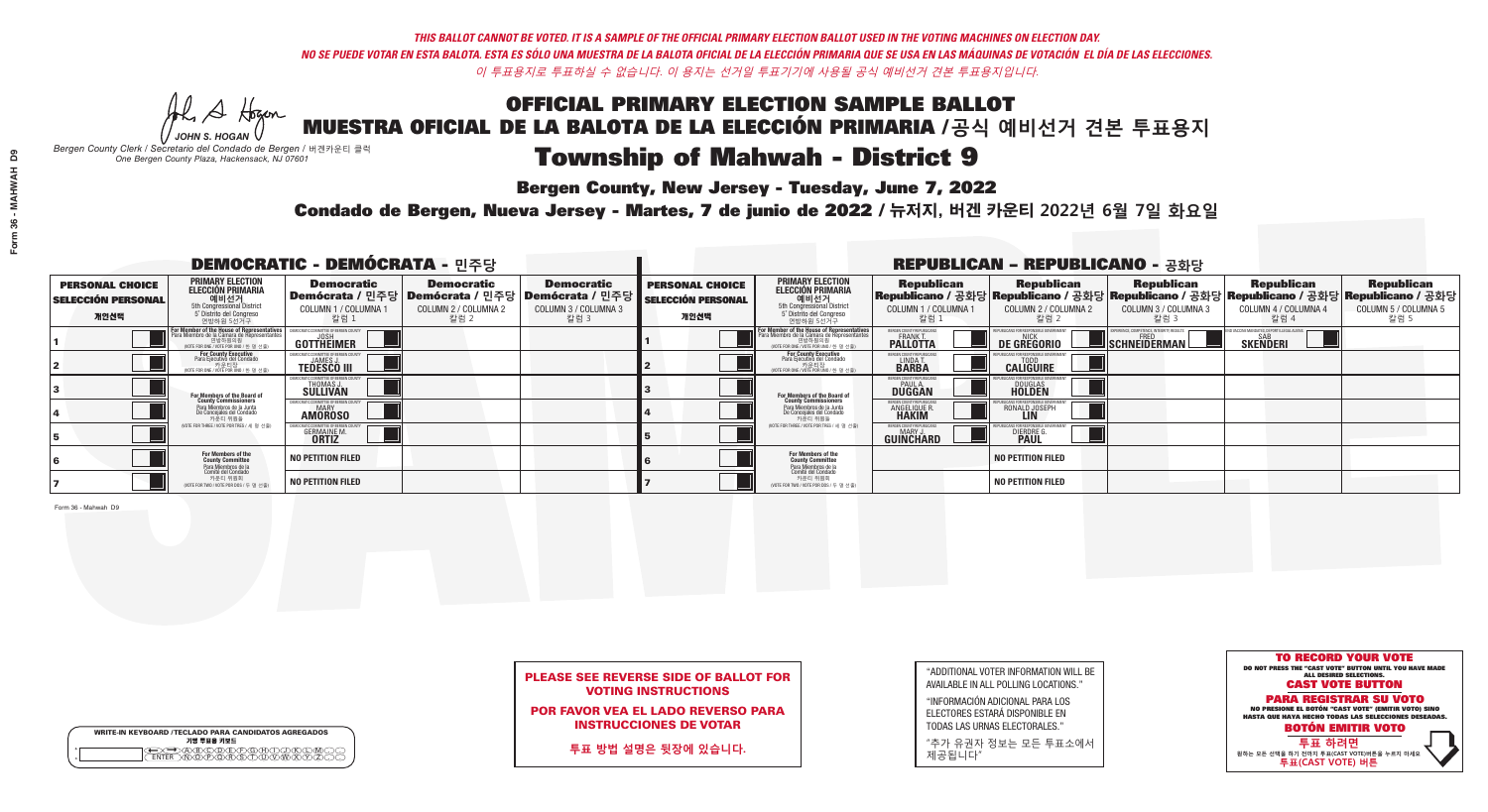# OFFICIAL PRIMARY ELECTION SAMPLE BALLOT MUESTRA OFICIAL DE LA BALOTA DE LA ELECCIÓN PRIMARIA /**공식 예비선거 견본 투표용지** Township of Mahwah - District 10

**Bergen County, New Jersey - Tuesday, June 7, 2022** 

Al Stogan *JOHN S. HOGAN*

| <b>WRITE-IN KEYBOARD /TECLADO PARA CANDIDATOS AGREGADOS</b><br>기명 투표용 키보드 |
|---------------------------------------------------------------------------|
| мH                                                                        |

*Bergen County Clerk / Secretario del Condado de Bergen /* 버겐카운티 클럭 *One Bergen County Plaza, Hackensack, NJ 07601*

Condado de Bergen, Nueva Jersey - Martes, 7 de junio de 2022 / 뉴저지, 버겐 카운티 2022년 6월 7일 화요일 *One Bergen County Plaza, Hackensack, NJ 07601*



## PLEASE SEE REVERSE SIDE OF BALLOT FOR VOTING INSTRUCTIONS

POR FAVOR VEA EL LADO REVERSO PARA INSTRUCCIONES DE VOTAR

**투표 방법 설명은 뒷장에 있습니다.**

| "ADDITIONAL VOTER INFORMATION WILL BE |
|---------------------------------------|
| AVAILABLE IN ALL POLLING LOCATIONS."  |
|                                       |

"INFORMACIÓN ADICIONAL PARA LOS ELECTORES ESTARÁ DISPONIBLE EN TODAS LAS URNAS ELECTORALES."

"추가 유권자 정보는 모든 투표소에서 제공됩니다"

|                                                             |                                                                                                                                               | <b>DEMOCRATIC - DEMÓCRATA - 민주당</b>                                   |                                                   |                                                                                                              |                                                             |                                                                                                                                         |                                                                       | <b>REPUBLICAN - REPUBLICANO - 공화당</b>                                                                                                             |                                                   |                                                   |                                                   |
|-------------------------------------------------------------|-----------------------------------------------------------------------------------------------------------------------------------------------|-----------------------------------------------------------------------|---------------------------------------------------|--------------------------------------------------------------------------------------------------------------|-------------------------------------------------------------|-----------------------------------------------------------------------------------------------------------------------------------------|-----------------------------------------------------------------------|---------------------------------------------------------------------------------------------------------------------------------------------------|---------------------------------------------------|---------------------------------------------------|---------------------------------------------------|
| <b>PERSONAL CHOICE</b><br><b>SELECCIÓN PERSONAL</b><br>개인선택 | PRIMARY ELECTION<br><b>ELECCIÓN PRIMARIA</b><br>5th Congressional District<br>5 <sup>o</sup> Distrito del Congreso<br>연방하원 5선거구               | <b>Democratic</b><br>COLUMN 1 / COLUMNA 1<br>칼럼 1                     | <b>Democratic</b><br>COLUMN 2 / COLUMNA 2<br>칼럼 2 | <b>Democratic</b><br>  Demócrata / 민주당   Demócrata / 민주당   Demócrata / 민주당  <br>COLUMN 3 / COLUMNA 3<br>칼럼 3 | <b>PERSONAL CHOICE</b><br><b>SELECCIÓN PERSONAL</b><br>개인선택 | <b>PRIMARY ELECTION</b><br><b>ELECCIÓN PRIMARIA</b><br>예비선거<br>5th Congressional District<br>5 Distrito del Congreso<br>연방하원 5선거구       | <b>Republican</b><br>COLUMN 1 / COLUMNA 1<br>.칼럼 :                    | <b>Republican</b><br> Republicano / 공화당 Republicano / 공화당 Republicano / 공화당 Republicano / 공화당 Republicano / 공화당 <br>COLUMN 2 / COLUMNA 2<br>-칼럼 2 | <b>Republican</b><br>COLUMN 3 / COLUMNA 3<br>칼럼 3 | <b>Republican</b><br>COLUMN 4 / COLUMNA 4<br>칼럼 4 | <b>Republican</b><br>COLUMN 5 / COLUMNA 5<br>칼럼 5 |
|                                                             | For Member of the House of Representatives<br>Para Miembro de la Cámara de Representantes<br>연방하원의원<br>(VOTE FOR ONE / VOTE POR UNO / 한 명 선출) | <b>GOTTHEIMER</b>                                                     |                                                   |                                                                                                              |                                                             | <b>For Member of the House of Representative</b><br>Para Miembro de la Cámara de Representante<br>(VOTE FOR ONE / VOTE POR UNO / 한 명 선출 | BERGEN COUNTY REPUBLICAN<br><b>PALLOTTA</b>                           | DE GREGORIO                                                                                                                                       | SCHNEIDERMAN                                      | <b>SKENDERI</b>                                   |                                                   |
|                                                             | For County Executive<br>Para Ejecutivo del Condado<br>/OTE FOR ONE / VOTE POR UNO / 한 명 선출)                                                   | <b>TEDESCO III</b>                                                    |                                                   |                                                                                                              |                                                             | For County Executive<br>Para Ejecutivo del Condado<br>7 카운티장<br>(VOTE FOR ONE / VOTE POR UNO / 한 명 선출)                                  | BERGEN COUNTY REPUBLICA<br>LINDA T.                                   | <b>CALIGUIRE</b>                                                                                                                                  |                                                   |                                                   |                                                   |
|                                                             | For Members of the Board of<br>County Commissioners                                                                                           | EMOCRATIC COMMITTEE OF BERGENTIERT THOMAS J.<br>THOMAS J.<br>SULLIVAN |                                                   |                                                                                                              |                                                             | For Members of the Board o<br>County Commissioners                                                                                      | <b>BERGEN COUNTY REPUBLICAN<br/>PAUL A.<br/>DUGGAN</b>                | <b>DOUGLAS</b>                                                                                                                                    |                                                   |                                                   |                                                   |
|                                                             | Para Miembros de la Junta<br>De Concejales del Condado<br>카우티 위원들                                                                             | ATIC COMMITTEE OF BERGEN CO<br><b>AMOROSO</b>                         |                                                   |                                                                                                              |                                                             | Para Miembros de la Junta<br>De Concejales del Condado<br>카운티 위원들                                                                       | <b>'ERGEN COUNTY REPUBLICAN</b><br><b>ANGELIQUE R</b><br><b>HAKIM</b> | RONALD JOSEPH                                                                                                                                     |                                                   |                                                   |                                                   |
|                                                             | NOTE FOR THREE / VOTE POR TRES / 세 명 선출)                                                                                                      | <b>GERMAINE M.</b>                                                    |                                                   |                                                                                                              |                                                             | (VOTE FOR THREE / VOTE POR TRES / 세 명 선출)                                                                                               | ERGEN COUNTY REPUBLICAN<br>MARY J.<br><b>GUINCHARD</b>                | DIERDRE G                                                                                                                                         |                                                   |                                                   |                                                   |
|                                                             | For Members of the<br>County Committee<br>Para Miembros de la<br>Comité del Condado                                                           | IOCRATIC COMMITTEE OF BERGEN<br>REGINA TOOMEY                         |                                                   |                                                                                                              |                                                             | For Members of the<br>County Committee                                                                                                  |                                                                       | <b>NO PETITION FILED</b>                                                                                                                          |                                                   |                                                   |                                                   |
|                                                             | 카운티 위원회<br>NOTE FOR TWO / VOTE POR DOS / 두 명 선출)                                                                                              | <b>NO PETITION FILED</b>                                              |                                                   |                                                                                                              |                                                             | Para Miembros de la<br>Comité del Condado<br>카운티 위원회<br>NOTE FOR TWO / VOTE POR DOS / 두 명 선출)                                           |                                                                       | <b>NO PETITION FILED</b>                                                                                                                          |                                                   |                                                   |                                                   |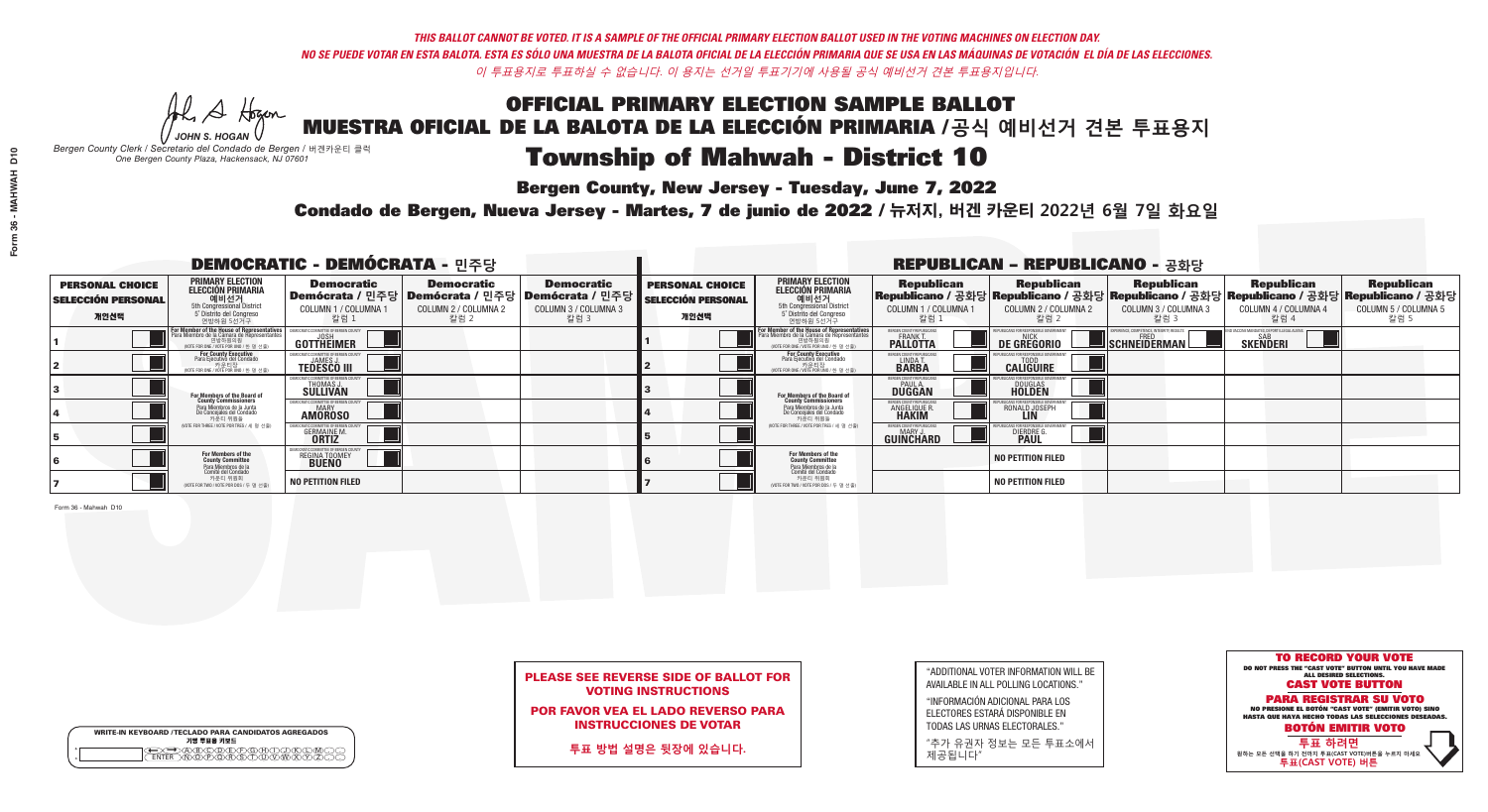## OFFICIAL PRIMARY ELECTION SAMPLE BALLOT MUESTRA OFICIAL DE LA BALOTA DE LA ELECCIÓN PRIMARIA /**공식 예비선거 견본 투표용지** Township of Mahwah - District 11

**Bergen County, New Jersey - Tuesday, June 7, 2022** 

He A Hogan *JOHN S. HOGAN*

| <b>WRITE-IN KEYBOARD /TECLADO PARA CANDIDATOS AGREGADOS</b><br>기명 투표용 키보드 |
|---------------------------------------------------------------------------|
| YBYCYDÆYFYGYHYTYJYK                                                       |

*Bergen County Clerk / Secretario del Condado de Bergen /* 버겐카운티 클럭 *One Bergen County Plaza, Hackensack, NJ 07601*

Condado de Bergen, Nueva Jersey - Martes, 7 de junio de 2022 / 뉴저지, 버겐 카운티 2022년 6월 7일 화요일 *One Bergen County Plaza, Hackensack, NJ 07601*



## PLEASE SEE REVERSE SIDE OF BALLOT FOR VOTING INSTRUCTIONS

POR FAVOR VEA EL LADO REVERSO PARA INSTRUCCIONES DE VOTAR

**투표 방법 설명은 뒷장에 있습니다.**

| 7                  |  |
|--------------------|--|
| Form 36 - Mahwah D |  |
|                    |  |

| "ADDITIONAL VOTER INFORMATION WILL BE |
|---------------------------------------|
| AVAILABLE IN ALL POLLING LOCATIONS."  |
| $\overline{\phantom{a}}$              |

"INFORMACIÓN ADICIONAL PARA LOS ELECTORES ESTARÁ DISPONIBLE EN TODAS LAS URNAS ELECTORALES."

"추가 유권자 정보는 모든 투표소에서 제공됩니다"

| <b>DEMOCRATIC - DEMÓCRATA - 민주당</b>                         |                                                                                                                                               |                                                          |                                                                                      |                                                                      |                                                             |                                                                                                                                                | <b>REPUBLICAN - REPUBLICANO - 공화당</b>                           |                                                    |                                                   |                                                                                                                                                   |                                                   |
|-------------------------------------------------------------|-----------------------------------------------------------------------------------------------------------------------------------------------|----------------------------------------------------------|--------------------------------------------------------------------------------------|----------------------------------------------------------------------|-------------------------------------------------------------|------------------------------------------------------------------------------------------------------------------------------------------------|-----------------------------------------------------------------|----------------------------------------------------|---------------------------------------------------|---------------------------------------------------------------------------------------------------------------------------------------------------|---------------------------------------------------|
| <b>PERSONAL CHOICE</b><br><b>SELECCIÓN PERSONAL</b><br>개인선택 | <b>PRIMARY ELECTION</b><br>ELECCIÓN PRIMARIA<br>에비선거<br>5th Congressional District<br>5 <sup>t</sup> Distrito del Congreso<br>연방하원 5선거구       | <b>Democratic</b><br>COLUMN 1 / COLUMNA 1<br>칼럼 1        | <b>Democratic</b><br>Demócrata / 민주당 Demócrata / 민주당<br>COLUMN 2 / COLUMNA 2<br>칼럼 2 | <b>Democratic</b><br>Demócrata / 민주당<br>COLUMN 3 / COLUMNA 3<br>칼럼 3 | <b>PERSONAL CHOICE</b><br><b>SELECCIÓN PERSONAL</b><br>개인선택 | <b>PRIMARY ELECTION</b><br><b>ELECCIÓN PRIMARIA</b><br>예비선거<br>5th Congressional District<br>5 <sup>*</sup> Distrito del Congreso<br>연방하원 5선거구 | <b>Republican</b><br>COLUMN 1 / COLUMNA 1<br>.칼럼 :              | <b>Republican</b><br>COLUMN 2 / COLUMNA 2<br>-칼럼 2 | <b>Republican</b><br>COLUMN 3 / COLUMNA 3<br>칼럼 3 | <b>Republican</b><br> Republicano / 공화당 Republicano / 공화당 Republicano / 공화당 Republicano / 공화당 Republicano / 공화당  <br>COLUMN 4 / COLUMNA 4<br>칼럼 4 | <b>Republican</b><br>COLUMN 5 / COLUMNA 5<br>칼럼 5 |
|                                                             | For Member of the House of Representatives<br>Para Miembro de la Cámara de Representantes<br>연방하원의원<br>(VOTE FOR ONE / VOTE POR UNO / 한 명 선출) | <b>GOTTHEIMER</b>                                        |                                                                                      |                                                                      |                                                             | <b>For Member of the House of Representatives</b><br>Para Miembro de la Cámara de Representantes<br>(VOTE FOR ONE / VOTE POR UNO / 한 명 선출      | BERGEN COUNTY REPUBLICA<br>FRANK T.<br><b>PALLOTTA</b>          | DE GREGORIO                                        | SCHNEIDERMAN                                      | <b>SKENDERI</b>                                                                                                                                   |                                                   |
|                                                             | For County Executive<br>Para Ejecutivo del Condado<br>/OTE FOR ONE / VOTE POR UNO / 한 명 선출)                                                   | <b>TEDESCO III</b>                                       |                                                                                      |                                                                      |                                                             | For County Executive<br>Para Ejecutivo del Condado<br>7 카운티장<br>(VOTE FOR ONE / VOTE POR UNO / 한 명 선출)                                         | BERGEN COUNTY REPUBLICA<br>LINDA T.                             | <b>CALIGUIRE</b>                                   |                                                   |                                                                                                                                                   |                                                   |
|                                                             | For Members of the Board of<br>County Commissioners                                                                                           | EMOCRATIC COMMITTEE OF BERGEN (<br>THOMAS J.<br>SULLIVAN |                                                                                      |                                                                      |                                                             | <b>For Members of the Board of County Commissioners</b>                                                                                        | <b>BERGEN COUNTY REPUBLICAN<br/>PAUL A.<br/>DUGGAN</b>          | <b>DOUGLAS</b>                                     |                                                   |                                                                                                                                                   |                                                   |
|                                                             | Para Miembros de la Junta<br>De Concejales del Condado<br>카우티 위원들                                                                             | CRATIC COMMITTEE OF BERGEN CO<br><b>AMOROSO</b>          |                                                                                      |                                                                      |                                                             | Para Miembros de la Junta<br>De Concejales del Condado<br>카운티 위원들                                                                              | <b>'ERGEN COUNTY REPUBLICAN</b><br><b>ANGELIQUE R<br/>HAKIM</b> | RONALD JOSEPH                                      |                                                   |                                                                                                                                                   |                                                   |
|                                                             | NOTE FOR THREE / VOTE POR TRES / 세 명 선출)                                                                                                      | <b>GERMAINE M.</b>                                       |                                                                                      |                                                                      |                                                             | (VOTE FOR THREE / VOTE POR TRES / 세 명 선출)                                                                                                      | ERGEN COUNTY REPUBLICAN<br>MARY J<br>GUINCHARD                  | <b>DIERDRE</b>                                     |                                                   |                                                                                                                                                   |                                                   |
|                                                             | For Members of the<br>County Committee<br>Para Miembros de la                                                                                 | IOCRATIC COMMITTEE OF BERGEN (<br><b>MONACO</b>          |                                                                                      |                                                                      |                                                             | For Members of the<br>County Committee                                                                                                         | ERGEN COUNTY REPUBLICANS<br><b>PALLOTTA</b>                     | NO PETITION FILED                                  |                                                   |                                                                                                                                                   |                                                   |
|                                                             | cha mismos de de<br>Comité del Condado<br>카운티 위원회<br>NOTE FOR TWO / VOTE POR DOS / 두 명 선출)                                                    | <b>EDITER TERMANT</b>                                    |                                                                                      |                                                                      |                                                             | Para Miembros de la<br>Comité del Condado<br>카운티 위원회<br>NOTE FOR TWO / VOTE POR DOS / 두 명 선출)                                                  |                                                                 | <b>NO PETITION FILED</b>                           |                                                   |                                                                                                                                                   |                                                   |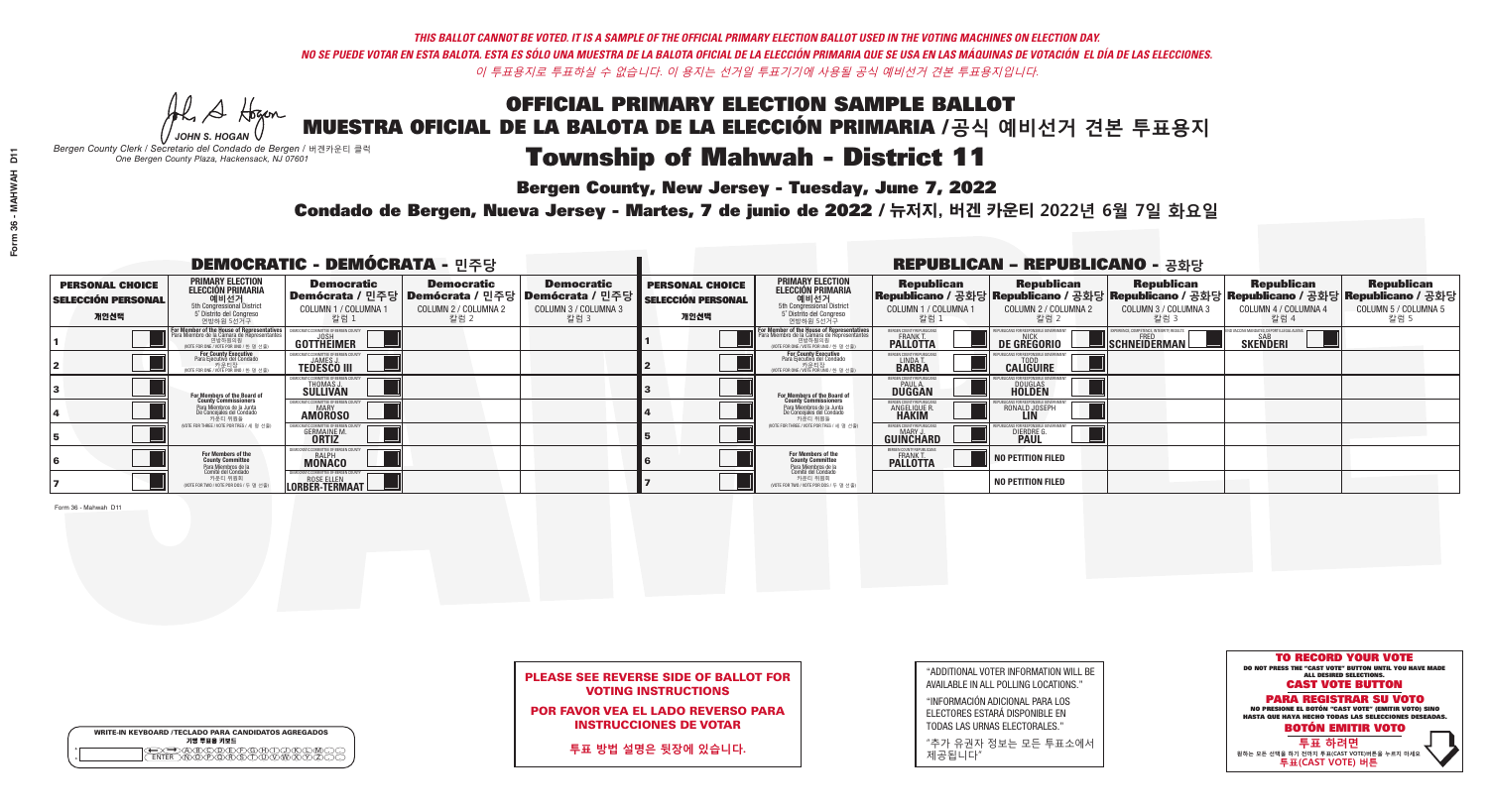He A Hogan *JOHN S. HOGAN*

# Township of Mahwah - District 12

**Bergen County, New Jersey - Tuesday, June 7, 2022** 

*Bergen County Clerk / Secretario del Condado de Bergen /* 버겐카운티 클럭 *One Bergen County Plaza, Hackensack, NJ 07601*

WRITE-IN KEYBOARD /TECLADO PARA CANDIDATOS AGREGADOS<br>기명 투표용 키보드

 $\bigoplus \bigoplus \mathbb{A} \oplus \mathbb{C} \oplus \mathbb{C} \oplus \mathbb{C} \oplus \mathbb{C} \oplus \mathbb{C} \cup \mathbb{W} \oplus \mathbb{Z} \oplus \mathbb{Z} \oplus \mathbb{C}$ 



## PLEASE SEE REVERSE SIDE OF BALLOT FOR VOTING INSTRUCTIONS

POR FAVOR VEA EL LADO REVERSO PARA INSTRUCCIONES DE VOTAR

**투표 방법 설명은 뒷장에 있습니다.**

"ADDITIONAL VOTER INFORMATION WILL BE AVAILABLE IN ALL POLLING LOCATIONS."

"INFORMACIÓN ADICIONAL PARA LOS ELECTORES ESTARÁ DISPONIBLE EN TODAS LAS URNAS ELECTORALES."

"추가 유권자 정보는 모든 투표소에서 제공됩니다"

Condado de Bergen, Nueva Jersey - Martes, 7 de junio de 2022 / 뉴저지, 버겐 카운티 2022년 6월 7일 화요일 *One Bergen County Plaza, Hackensack, NJ 07601*

| <b>DEMOCRATIC - DEMÓCRATA - 민주당</b>                         |                                                                                                                                                     |                                                                  |                                                   |                                                                                                            |                                                             |                                                                                                                                                           | <b>REPUBLICAN - REPUBLICANO - 공화당</b>                      |                                                                                                                                                   |                                                   |                                                               |                                                   |
|-------------------------------------------------------------|-----------------------------------------------------------------------------------------------------------------------------------------------------|------------------------------------------------------------------|---------------------------------------------------|------------------------------------------------------------------------------------------------------------|-------------------------------------------------------------|-----------------------------------------------------------------------------------------------------------------------------------------------------------|------------------------------------------------------------|---------------------------------------------------------------------------------------------------------------------------------------------------|---------------------------------------------------|---------------------------------------------------------------|---------------------------------------------------|
| <b>PERSONAL CHOICE</b><br><b>SELECCIÓN PERSONAL</b><br>개인선택 | PRIMARY ELECTION<br><b>ELECCIÓN PRIMARIA</b><br>5th Congressional District<br>5 <sup>o</sup> Distrito del Congreso<br>연방하원 5선거구                     | <b>Democratic</b><br>COLUMN 1 / COLUMNA 1<br>_ 칼럼 1              | <b>Democratic</b><br>COLUMN 2 / COLUMNA 2<br>칼럼 2 | <b>Democratic</b><br>Demócrata / 민주당   Demócrata / 민주당   Demócrata / 민주당  <br>COLUMN 3 / COLUMNA 3<br>칼럼 3 | <b>PERSONAL CHOICE</b><br><b>SELECCIÓN PERSONAL</b><br>개인선택 | <b>PRIMARY ELECTION</b><br><b>ELECCIÓN PRIMARIA</b><br>예비선거<br>5th Congressional District<br>5 <sup>*</sup> Distrito del Congreso<br>연방하원 5선거구            | <b>Republican</b><br>COLUMN 1 / COLUMNA 1<br>칼럼            | <b>Republican</b><br> Republicano / 공화당 Republicano / 공화당 Republicano / 공화당 Republicano / 공화당 Republicano / 공화당 <br>COLUMN 2 / COLUMNA 2<br>-칼럼 2 | <b>Republican</b><br>COLUMN 3 / COLUMNA 3<br>칼럼 3 | <b>Republican</b><br>COLUMN 4 / COLUMNA 4<br>칼럼 4             | <b>Republican</b><br>COLUMN 5 / COLUMNA 5<br>칼럼 5 |
|                                                             | <b>For Member of the House of Representative</b><br>Para Miembro de la Cámara de Representante:<br>연방하원의원<br>(VOTE FOR ONE / VOTE POR UNO / 한 명 선출) | <b>GOTTHEIMER</b>                                                |                                                   |                                                                                                            |                                                             | F <mark>or Member of the House of Representative</mark><br>Para Miembro de la Cámara de Representante:<br>연방하원의원<br>(VOTE FOR ONE / VOTE POR UNO / 한 명 선출 | BERGEN COUNTY REPUBLICANS<br>FRANK T.<br><b>PALLOTTA</b>   | DE GREGORIO                                                                                                                                       | SCHNEIDERMAN                                      | ND VACCINE MANDATES. DEPORT ILLEGAL ALIEN:<br><b>SKENDERI</b> |                                                   |
|                                                             | For County Executive<br>Para Ejecutivo del Condado<br>, 카운티장<br>(VOTE FOR ONE / VOTE POR UNO / 한 명 선출)                                              | EMOCRATIC COMMITTEE OF BERGEN<br><b>TEDESCO III</b>              |                                                   |                                                                                                            |                                                             | <b>For County Executive</b><br>Para Ejecutivo del Condado<br>7 카운티장<br>(VOTE FOR ONE / VOTE POR UNO / 한 명 선출)                                             | BERGEN COUNTY REPUBLICA<br>LINDA T.                        | <b>CALIGUIRE</b>                                                                                                                                  |                                                   |                                                               |                                                   |
|                                                             | For Members of the Board of<br>County Commissioners                                                                                                 | <b>THOMAS J.</b><br><b>SULLIVAN</b>                              |                                                   |                                                                                                            |                                                             | For Members of the Board of<br>County Commissioners                                                                                                       | ERGEN COUNTY REPUBLICAN<br><b>PAUL A.</b><br><b>DUGGAN</b> | <b>DOUGLAS</b>                                                                                                                                    |                                                   |                                                               |                                                   |
|                                                             | Para Miembros de la Junta<br>De Concejales del Condado<br>카우티 위원들                                                                                   | RATIC COMMITTEE OF BERGEN COUNT<br><b>MARY</b><br><b>AMOROSO</b> |                                                   |                                                                                                            |                                                             | Para Miembros de la Junta<br>De Concejales del Condado<br>카운티 위원들                                                                                         | ERGEN COUNTY REPUBLICAN<br>ANGELIQUE R                     | RONALD JOSEPH                                                                                                                                     |                                                   |                                                               |                                                   |
|                                                             | NOTF FOR THREE / VOTE POR TRES / 세 명 선출)                                                                                                            | <b>GERMAINE M.</b>                                               |                                                   |                                                                                                            |                                                             | (VOTE FOR THREE / VOTE POR TRES / 세 명 선출)                                                                                                                 | BERGEN COUNTY REPUBLICAN<br>MARY J.<br>GUINCHARD           | <b>DIERDRE</b>                                                                                                                                    |                                                   |                                                               |                                                   |
|                                                             | For Members of the<br>County Committee<br>Para Miembros de la<br>Comité del Condado                                                                 | <b>GERALD M</b><br><b>ZAKS</b>                                   |                                                   |                                                                                                            |                                                             | For Members of the<br>County Committee                                                                                                                    |                                                            | THEODOROU Jr.                                                                                                                                     |                                                   |                                                               |                                                   |
|                                                             | 카운티 위원회<br>(VOTE FOR TWO / VOTE POR DOS / 두 명 선출)                                                                                                   | CRATIC COMMITTEE OF BERGEN C<br><b>GROSSMAN</b>                  |                                                   |                                                                                                            |                                                             | Para Miembros de la<br>Comité del Condado<br>카운티 위원회<br>NOTE FOR TWO / VOTE POR DOS / 두 명 선출)                                                             |                                                            | FPUBLICANS FOR RESPONSIBLE GOVERNMENT<br>THEODOROU                                                                                                |                                                   |                                                               |                                                   |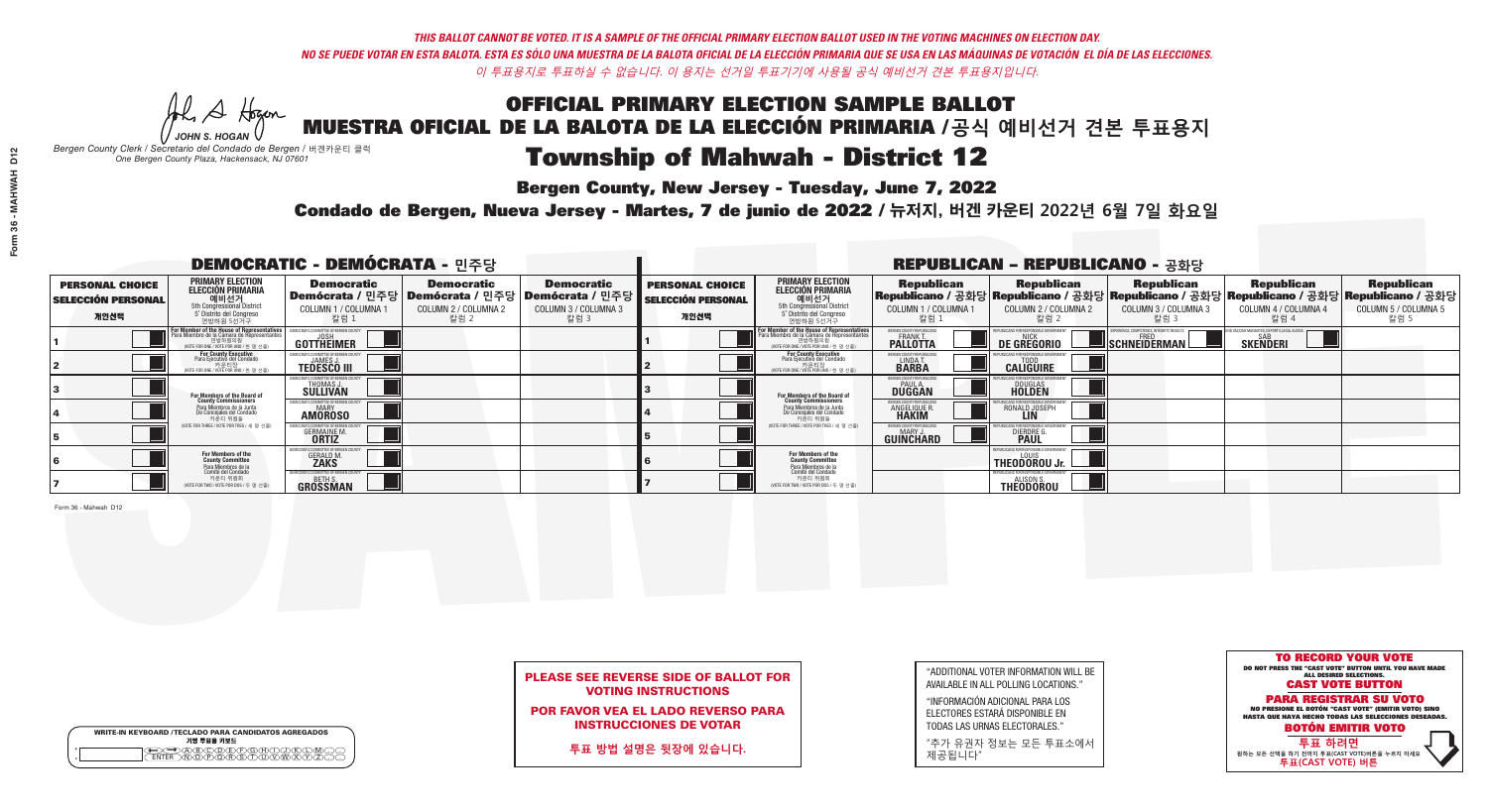## OFFICIAL PRIMARY ELECTION SAMPLE BALLOT MUESTRA OFICIAL DE LA BALOTA DE LA ELECCIÓN PRIMARIA /**공식 예비선거 견본 투표용지** Township of Mahwah - District 13

**Bergen County, New Jersey - Tuesday, June 7, 2022** 

Al Stogan *JOHN S. HOGAN*

| <b>WRITE-IN KEYBOARD /TECLADO PARA CANDIDATOS AGREGADOS</b><br>기명 투표용 키보드 |
|---------------------------------------------------------------------------|
| мH                                                                        |

*Bergen County Clerk / Secretario del Condado de Bergen /* 버겐카운티 클럭 *One Bergen County Plaza, Hackensack, NJ 07601*

Condado de Bergen, Nueva Jersey - Martes, 7 de junio de 2022 / 뉴저지, 버겐 카운티 2022년 6월 7일 화요일 *One Bergen County Plaza, Hackensack, NJ 07601*



## PLEASE SEE REVERSE SIDE OF BALLOT FOR VOTING INSTRUCTIONS

POR FAVOR VEA EL LADO REVERSO PARA INSTRUCCIONES DE VOTAR

**투표 방법 설명은 뒷장에 있습니다.**

| "ADDITIONAL VOTER INFORMATION WILL BE |
|---------------------------------------|
| AVAILABLE IN ALL POLLING LOCATIONS."  |
|                                       |

"INFORMACIÓN ADICIONAL PARA LOS ELECTORES ESTARÁ DISPONIBLE EN TODAS LAS URNAS ELECTORALES."

"추가 유권자 정보는 모든 투표소에서 제공됩니다"

| <b>DEMOCRATIC - DEMÓCRATA - 민주당</b>                         |                                                                                                                                               |                                                             |                                                   |                                                                                                      |                                                             |                                                                                                                                                |                                                             | <b>REPUBLICAN - REPUBLICANO - 공화당</b>                                                                                                           |                                                   |                                                   |                                                   |
|-------------------------------------------------------------|-----------------------------------------------------------------------------------------------------------------------------------------------|-------------------------------------------------------------|---------------------------------------------------|------------------------------------------------------------------------------------------------------|-------------------------------------------------------------|------------------------------------------------------------------------------------------------------------------------------------------------|-------------------------------------------------------------|-------------------------------------------------------------------------------------------------------------------------------------------------|---------------------------------------------------|---------------------------------------------------|---------------------------------------------------|
| <b>PERSONAL CHOICE</b><br><b>SELECCIÓN PERSONAL</b><br>개인선택 | PRIMARY ELECTION<br><b>ELECCIÓN PRIMARIA</b><br>5th Congressional District<br>5 <sup>°</sup> Distrito del Congreso<br>연방하원 5선거구               | <b>Democratic</b><br>COLUMN 1 / COLUMNA 1<br>칼럼 1           | <b>Democratic</b><br>COLUMN 2 / COLUMNA 2<br>칼럼 2 | <b>Democratic</b><br>Demócrata / 민주당 Demócrata / 민주당 Demócrata / 민주당<br>COLUMN 3 / COLUMNA 3<br>칼럼 3 | <b>PERSONAL CHOICE</b><br><b>SELECCIÓN PERSONAL</b><br>개인선택 | <b>PRIMARY ELECTION</b><br><b>ELECCIÓN PRIMARIA</b><br>예비선거<br>5th Congressional District<br>5 <sup>*</sup> Distrito del Congreso<br>연방하원 5선거구 | <b>Republican</b><br>COLUMN 1 / COLUMNA 1<br>칼럼             | <b>Republican</b><br>Republicano / 공화당 Republicano / 공화당 Republicano / 공화당 Republicano / 공화당 Republicano / 공화당<br>COLUMN 2 / COLUMNA 2<br>-칼럼 2 | <b>Republican</b><br>COLUMN 3 / COLUMNA 3<br>칼럼 3 | <b>Republican</b><br>COLUMN 4 / COLUMNA 4<br>칼럼 4 | <b>Republican</b><br>COLUMN 5 / COLUMNA 5<br>칼럼 5 |
|                                                             | For Member of the House of Representatives<br>Para Miembro de la Cámara de Representantes<br>연방하원의원<br>(VOTE FOR ONE / VOTE POR UNO / 한 명 선출) | <b>GOTTHEIMER</b>                                           |                                                   |                                                                                                      |                                                             | <b>For Member of the House of Representative</b><br>Para Miembro de la Cámara de Representante<br>NOTE FOR ONE / VOTE POR UNO / 한 명 선출         | ERGEN COUNTY REPUBLICAN<br><b>PALLOTTA</b>                  | DE GREGORIO                                                                                                                                     | SCHNEIDERMAN                                      | <b>SKENDERI</b>                                   |                                                   |
|                                                             | For County Executive<br>Para Ejecutivo del Condado<br>VOTE FOR ONE / VOTE POR UNO / 한 명 선출)                                                   | <b>TEDESCO III</b>                                          |                                                   |                                                                                                      |                                                             | For County Executive<br>Para Ejecutivo del Condado<br>(VOTE FOR ONE / VOTE POR UNO / 한 명 선출)                                                   | BERGEN COUNTY REPUBLICA<br>LINDA T.                         | <b>CALIGUIRE</b>                                                                                                                                |                                                   |                                                   |                                                   |
|                                                             | For Members of the Board of<br>County Commissioners                                                                                           | EMOCRATIC COMMITTEE OF BERGEN C<br>THOMAS J.<br>SULLIVAN    |                                                   |                                                                                                      |                                                             | For Members of the Board of<br>County Commissioners                                                                                            | BERGEN COUNTY REPUBLICAN<br><b>PAUL A.</b><br><b>DUGGAN</b> | <b>DOUGLAS</b>                                                                                                                                  |                                                   |                                                   |                                                   |
|                                                             | Para Miembros de la Junta<br>De Concejales del Condado<br>카운티 위원들                                                                             | <b>IOCRATIC COMMITTEE OF BERGEN COUNT</b><br><b>AMOROSO</b> |                                                   |                                                                                                      |                                                             | Para Miembros de la Junta<br>De Concejales del Condado<br>카운티 위원들                                                                              | ERGEN COUNTY REPUBLICAN<br><b>ANGELIQUE R</b>               | RONALD JOSEPH                                                                                                                                   |                                                   |                                                   |                                                   |
|                                                             | NOTE FOR THREE / VOTE POR TRES / 세 명 선출)                                                                                                      | <b>GERMAINE M.</b>                                          |                                                   |                                                                                                      |                                                             | (VOTE FOR THREE / VOTE POR TRES / 세 명 선출)                                                                                                      | BERGEN COUNTY REPUBLICAN<br>MARY J<br>GUINCHARD             | <b>DIERDRE</b>                                                                                                                                  |                                                   |                                                   |                                                   |
|                                                             | For Members of the<br>County Committee<br>Para Miembros de la<br>Comité del Condado                                                           | MOCRATIC COMMITTEE OF BERGEN COU<br><b>SIMPSON</b>          |                                                   |                                                                                                      |                                                             | For Members of the<br>County Committee                                                                                                         |                                                             | 'IBLICANS FOR RESPONSIBLE GOVE<br><b>STEVEN J.</b><br><b>SCHNOLL</b>                                                                            |                                                   |                                                   |                                                   |
|                                                             | 카운티 위원회<br>NOTE FOR TWO / VOTE POR DOS / 두 명 선출)                                                                                              | <b>NO PETITION FILED</b>                                    |                                                   |                                                                                                      |                                                             | Para Miembros de la<br>Comité del Condado<br>카운티 위원회<br>NOTE FOR TWO / VOTE POR DOS / 두 명 선출)                                                  |                                                             | <b>NO PETITION FILED</b>                                                                                                                        |                                                   |                                                   |                                                   |